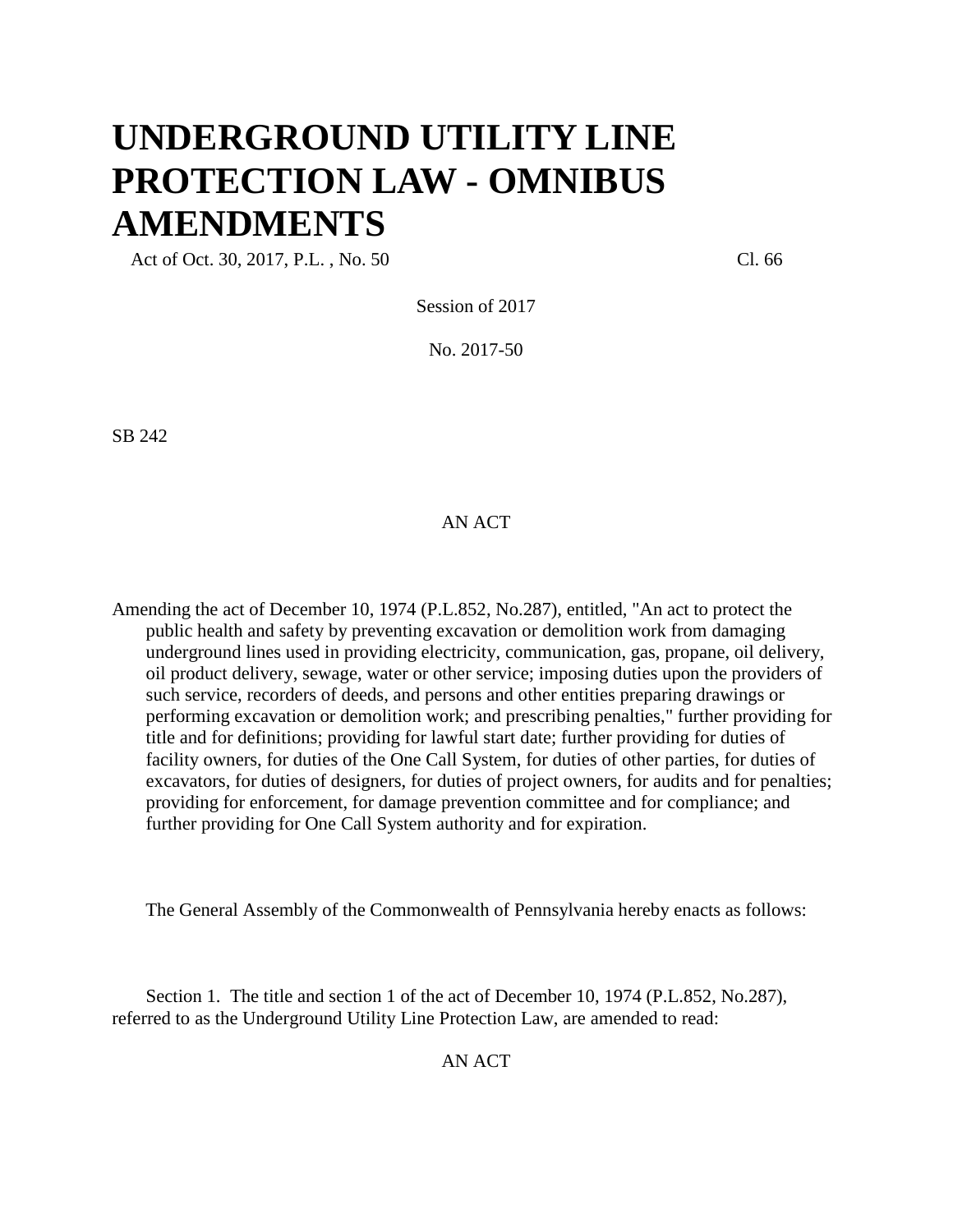To protect the public health and safety by preventing excavation or demolition work from damaging underground lines used in providing electricity, communication, gas, propane, oil delivery, oil product delivery, sewage, water or other service; imposing duties upon the providers of such service[, recorders of deeds,] and persons and other entities preparing drawings or performing excavation or demolition work; and prescribing penalties.

# Section 1. [As used in this act:] **The following words and phrases when used in this act shall have the meanings given to them in this section unless the context clearly indicates otherwise:**

"Abandoned" means no longer in service and physically disconnected from a line.

# **"Alleged violation" means an instance when a person by action or inaction fails to fulfill the obligations of this act.**

"Business day" means any day except a Saturday, Sunday or legal holiday prescribed by statute. A business day begins at 12:00:00 a.m. and ends at 11:59:59 p.m.

["Cartway" means that portion of a street which is improved by surfacing with permanent or semipermanent material and is intended for vehicular traffic.]

# **"Chairman" means the Chairman of the Pennsylvania Public Utility Commission.**

# **"Commission" means the Pennsylvania Public Utility Commission.**

## **"Committee" means the damage prevention committee established under section 7.8.**

"Common Ground Alliance best practices" means the damage prevention industry recommended standards issued by the Common Ground Alliance, a not-for-profit corporation created pursuant to the issuance of the United States Department of Transportation's Common Ground Task Force report in 1999.

"Complex project" means an excavation that involves more work than properly can be described in a single locate request or any project designated as such by the excavator **or facility owner** as a consequence of its complexity or its potential to cause significant disruption to lines or facilities and the public, including excavations that require scheduling locates over an extended time frame.

"Consumer Price Index" means the index of consumer prices developed and updated by the Bureau of Labor Statistics of the United States Department of Labor.

["Continuing property records" means a record required pursuant to 66 Pa.C.S. § 1702 (relating to continuing property records).]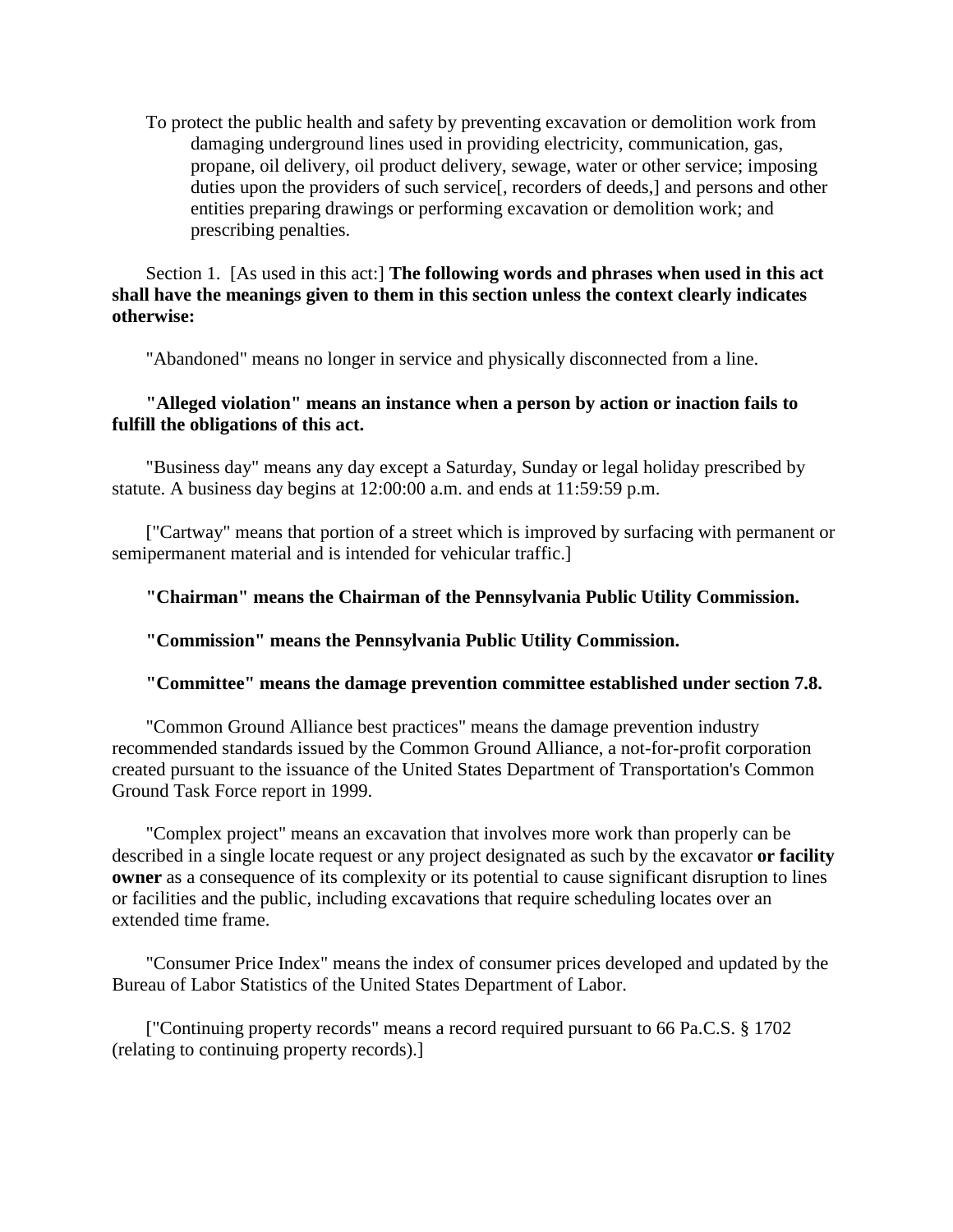# **"Conventional oil and gas well" means a conventional oil and gas well as defined in section 2 of the act of June 23, 2016 (P.L.375, No.52), known as the Pennsylvania Grade Crude Development Act.**

"Demolition work" means the partial or complete destruction of a structure, by any means, served by or adjacent to a line or lines.

["Department" means the Department of Labor and Industry of the Commonwealth.]

"Designer" means any architect, engineer or other person who or which prepares a drawing for a construction or other project which requires excavation or demolition work as herein defined.

"Emergency" means a sudden or unforeseen occurrence involving a clear and immediate danger to life, property and the environment, including, but not limited to, serious breaks or defects in a facility owner's lines.

"Excavation work" means the use of powered equipment or explosives in the movement of earth, rock or other material, and includes, but is not limited to, anchoring, augering, backfilling, blasting, boring, digging, ditching, drilling, driving-in, grading, plowing-in, pulling-in, ripping, scraping, trenching and tunneling[, but]**. The term** does not include soft excavation technology such as vacuum, high pressure air or water, tilling of soil for agricultural purposes to a depth of less than eighteen inches, [the direct operations necessary or incidental to the purposes of finding or extracting natural resources, political subdivisions] performing minor routine maintenance up to a depth of less than eighteen inches measured from the top of the edge of the cartway or the top of the outer edge of an improved shoulder, in addition to the performance of incidental de minimis excavation associated with the routine maintenance and the removal of sediment buildup, within the right-of-way of public roads or [employes of the Department of Transportation performing within the scope of their employment] work up to a depth of twentyfour inches beneath the existing surface within the right-of-way of a State highway[.]**, work performed by persons whose activities must comply with the requirements of and regulations promulgated under the act of May 31, 1945 (P.L.1198, No.418), known as the Surface Mining Conservation and Reclamation Act, the act of April 27, 1966 (1st Sp.Sess., P.L.31, No.1), known as The Bituminous Mine Subsidence and Land Conservation Act, or the act of September 24, 1968 (P.L.1040, No.318), known as the Coal Refuse Disposal Control Act, that relate to the protection of utility facilities or the direct operations on a well pad following construction of the well pad and that are necessary or operations incidental to the extraction of oil or natural gas.**

"Excavator" means any person who or which performs excavation or demolition work for himself or for another person.

"Facility owner" means the public utility or agency, political subdivision, municipality, authority, rural electric cooperative or other person or entity who or which owns or operates a line. The term does not include the Department of Transportation within a State highway rightof-way. The term does not include any of the following: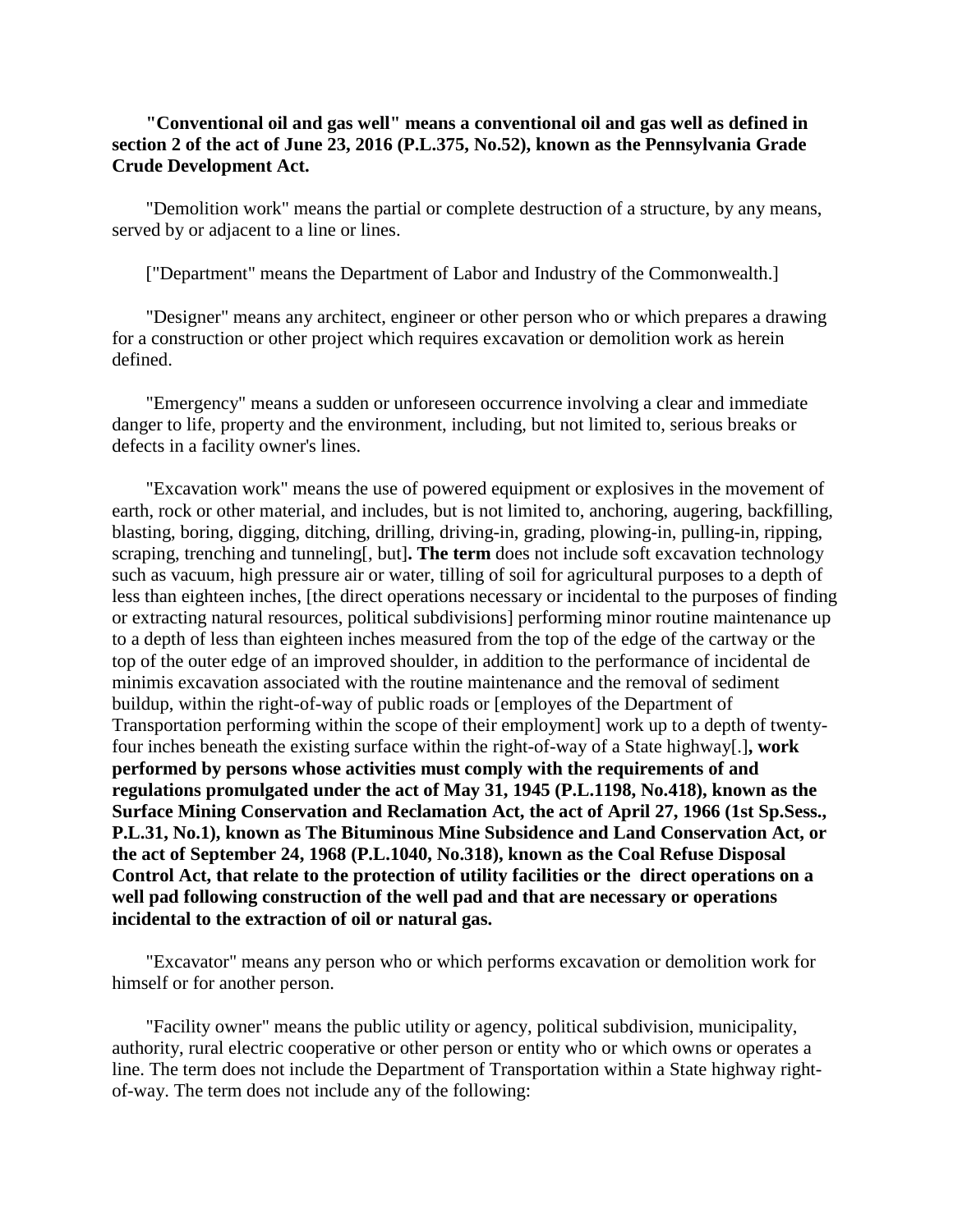(1) A person serving the person's own property through the person's own line**,** if the person does not provide service to any other customer.

(2) A person using a line which the person does not own or operate**,** if the use of the line does not serve more than a single property.

## **"Federal pipeline safety laws" means the provisions of 49 U.S.C. Ch. 601 (relating to safety), including the regulations promulgated under 49 U.S.C. Ch. 601.**

"Final design" means the engineering and construction drawings that are provided to a bidder or other person who is asked to initiate construction on the bid date or the date the project is set for construction in the absence of a bid.

#### **"Fiscal year" means the fiscal year utilized by the commission.**

"Horizontal directional drilling" means the use of horizontal boring devices that can be guided between a launch point and a reception point beneath the earth's surface.

## **"Injury" means a bodily harm to a person, who, as a result of the bodily harm, immediately receives medical attention away from the scene of the incident.**

#### **"Lawful start date" means the scheduled start date as provided under section 1.1.**

"Line" or "facility" means an underground conductor or underground pipe or structure used in providing electric or communication service, or an underground pipe used in carrying, gathering, transporting or providing natural or artificial gas, petroleum, propane, oil or petroleum and production product, sewage, water or other service to one or more transportation carriers, consumers or customers of such service and the appurtenances thereto, regardless of whether such line or structure is located on land owned by a person or public agency or whether it is located within an easement or right-of-way. The term shall include unexposed storm drainage and traffic loops that are not clearly visible. The term **shall include unconventional oil and gas well production and gathering lines or facilities. The term** shall not include [crude oil or natural gas production and gathering lines or facilities] **stripper well lines** unless the line or facility is a regulated onshore gathering line as defined in regulations promulgated after January 1, 2006, by the United States Department of Transportation pursuant to the Pipeline Safety Act of 1992 (Public Law 102-508, 49 U.S.C. § 60101 et seq.), if the regulated gathering line is subject to the damage prevention program requirements of 49 CFR § 192.614.

"Locate request" means a communication between an excavator or designer and the One Call System in which a request for locating facilities is processed. Locate requests submitted by an excavator performing work within the right-of-way of any State highway, either under contract to the Department of Transportation or under authority of a permit issued by the Department of Transportation, shall include the number of the Department of Transportation contract or permit.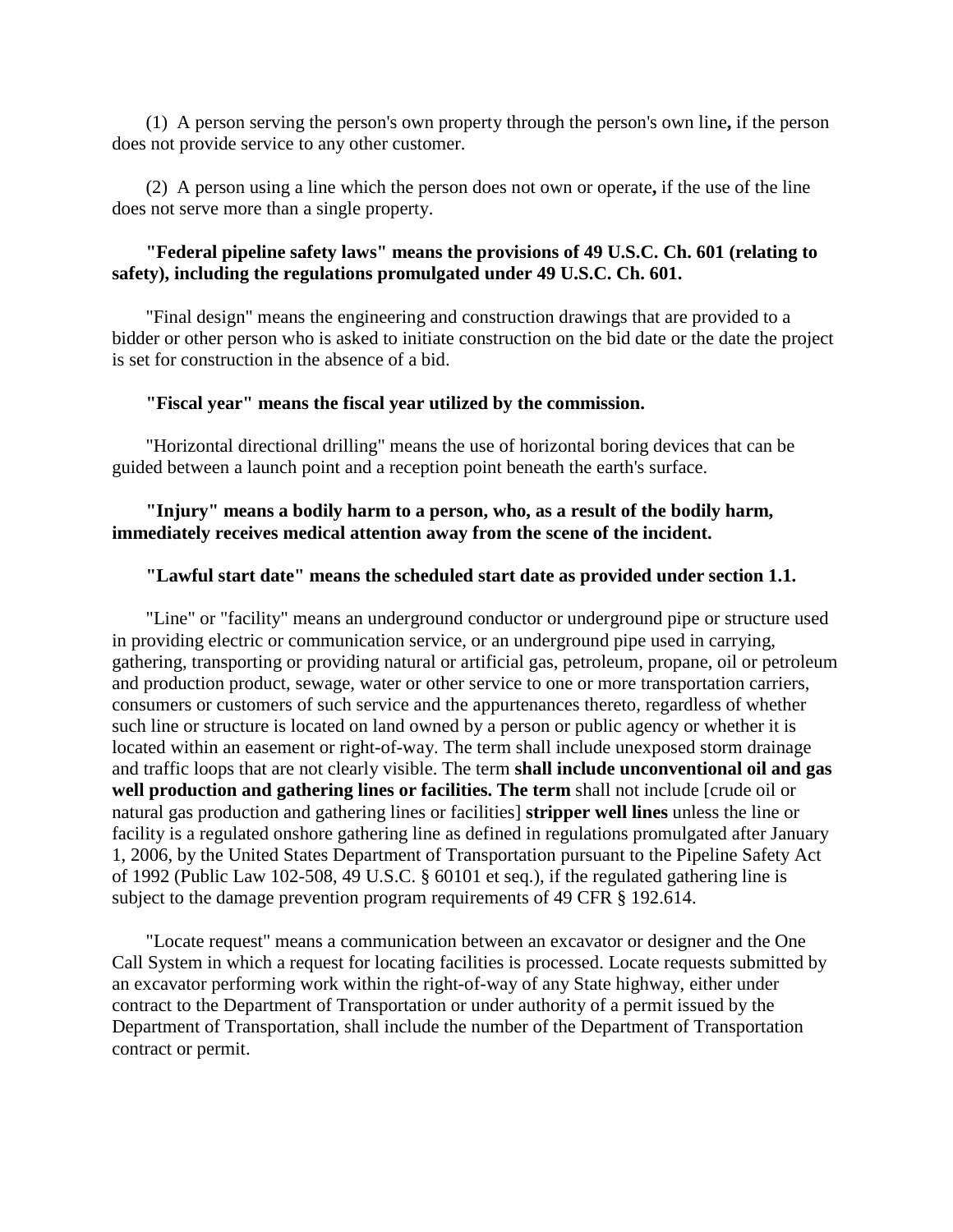"Minor routine maintenance" means shaping of or adding dust palliative to unpaved roads, removal and application of patches to the surface or base of flexible base, rigid base or rigid surface roads by either manual or mechanized method to the extent of the existing exposed base material, crack and joint sealing, adding dust palliative to road shoulders, patching and cutting of shoulders and shoulder bases by either manual or mechanized methods to the extent of the existing exposed base, and cleaning of inlets and drainage pipes and ditches.

"One Call System" means the communication system established within this Commonwealth to provide a single nationwide toll-free telephone number or 811 number for excavators or designers or any other person covered by this act to call facility owners and notify them of their intent to perform excavation, demolition or similar work as defined by this act. The One Call System shall be incorporated and operated as a nonprofit corporation pursuant to 15 Pa.C.S. Pt. II Subpt. C (relating to nonprofit corporations).

"Operator" means any individual in physical control of powered equipment or explosives when being used to perform excavation or demolition work.

"Person" means an individual, partnership, corporation, political subdivision, a municipal authority, the Commonwealth and its agencies and instrumentalities, or any other entity.

"Powered equipment" means any equipment energized by an engine or motor and used in excavation or demolition work.

["Preconstruction request" means a notification to facility owners regarding a complex project.]

**"Preconstruction meeting" means a scheduled event held by the excavator, designer, project owner and facility owner, or an agent of the excavator, designer, project owner and facility owner, prior to the commencement of excavation or demolition work in a complex project.** 

"Project owner" means any person who or which engages an excavator for construction or any other project which requires excavation or demolition work.

["Secretary" means the Secretary of Labor and Industry of the Commonwealth.

"Site" means the specific place denoted on the locate request where excavation or demolition work is being or is planned to be performed. A site should be denoted as a clearly defined, bounded area, including relevant identifiable points of reference such as the specific address with a specific description as to the portion of the property, including descriptions such as front, back, left side, right side and direction such as N, S, E, W or variants. Where possible, the points should also reference, without limitation, the size and radius or circumference of the excavation, utility pad or pedestal numbers, utility pole numbers, landmarks, including trees, fountains, fences, railroads, highway and pipeline markers, and latitude and longitude.]

**"Report of alleged violation" means a recorded account of an alleged violation.**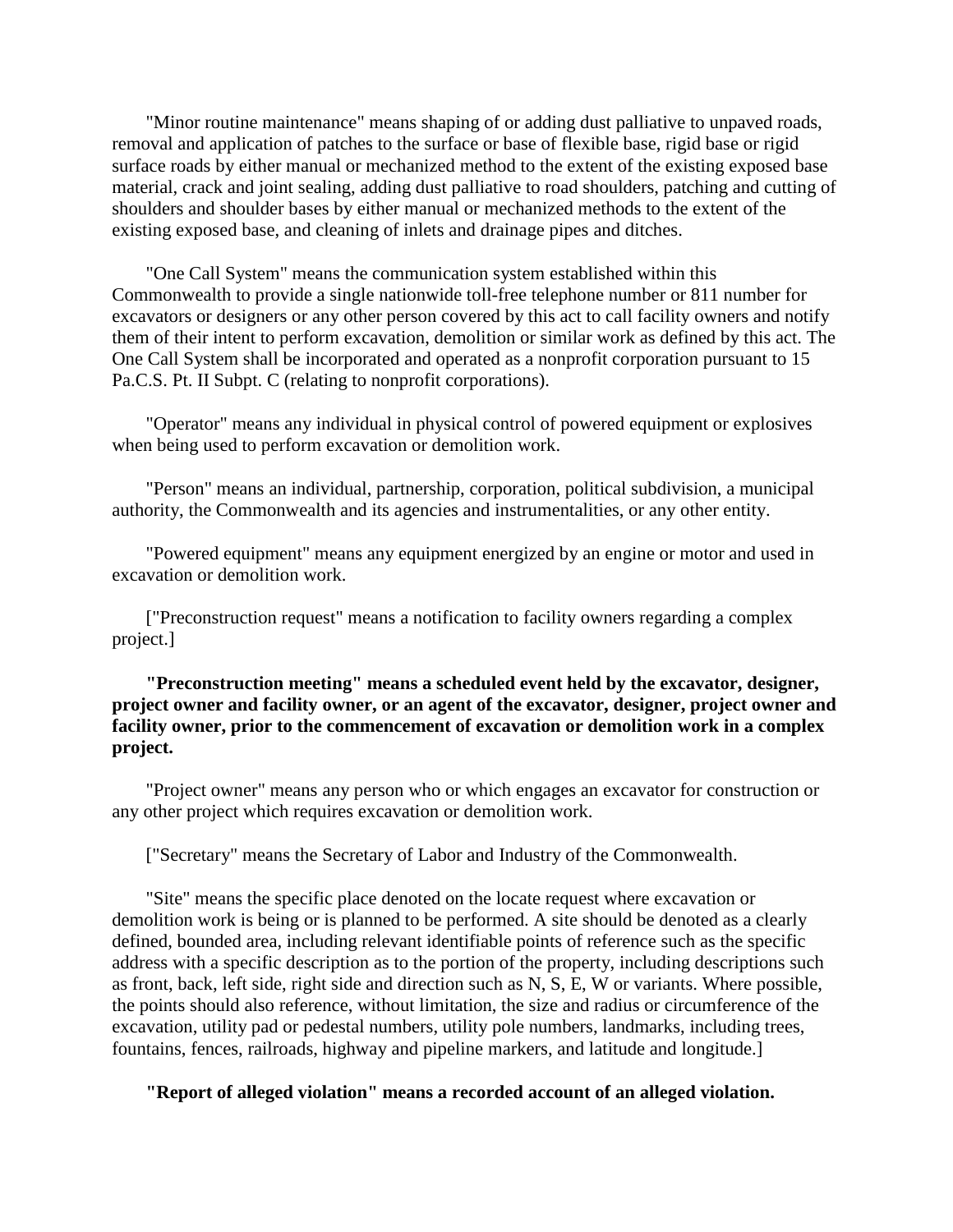**"Stripper well" means a conventional oil and gas well with a maximum daily average production which does not exceed fifteen barrels of oil and ninety thousand cubic feet of natural gas during any twelve-month consecutive time period.** 

**"Stripper well lines" means a production or gathering line or facility that has a nominal inside diameter of eight inches or less, only carries oil or natural gas produced exclusively from one or more stripper wells and is not regulated under the Federal pipeline safety laws and subject to the pipeline damage prevention requirements in 49 C.F.R. § 192.614 (relating to damage prevention program) or 49 C.F.R. § 195.442 (relating to damage prevention program).** 

"Subsurface utility engineering" or "SUE" means those techniques set forth in the American Society of Civil Engineers (ASCE) **most recently published** standard CI/ASCE 38-02, or its successor document as determined by the One Call System.

"Tolerance zone" means the horizontal space within eighteen inches of the outside wall or edge of a line or facility.

"Traffic loop" means a device that detects metal objects such as cars and bicycles based on the change in inductance that they induce in the device.

**"Unconventional formation" means a geological shale formation existing below the base of the Elk Sandstone or its geologic equivalent stratigraphic interval where oil or natural gas generally cannot be produced at economic flow rates or in economic volumes except by vertical or horizontal well bores stimulated by hydraulic fracture treatments or by using multilateral well bores or other techniques to expose more of the formation to the well bore.** 

**"Unconventional oil and gas well" means a bore hole drilled or being drilled for the purpose of or to be used for the production of oil or natural gas from an unconventional formation.** 

**"Well pad" means area, under the control of an oil or natural gas company, occupied by equipment or facilities necessary or required for the drilling, production or plugging of an oil or natural gas well.** 

**"Work site" means the specific place denoted on the locate request where excavation or demolition work is being or is planned to be performed. A work site should be denoted as a clearly defined, bounded area, including relevant identifiable points of reference such as the specific address with a specific description as to the portion of the property, including descriptions such as front, back, left side, right side and direction such as N, S, E, W or variants. Where possible, the points should also reference, without limitation, the size and radius or circumference of the excavation, utility pad or pedestal numbers, utility pole numbers, landmarks, including trees, fountains, fences, railroads, highway and pipeline markers, and latitude and longitude.**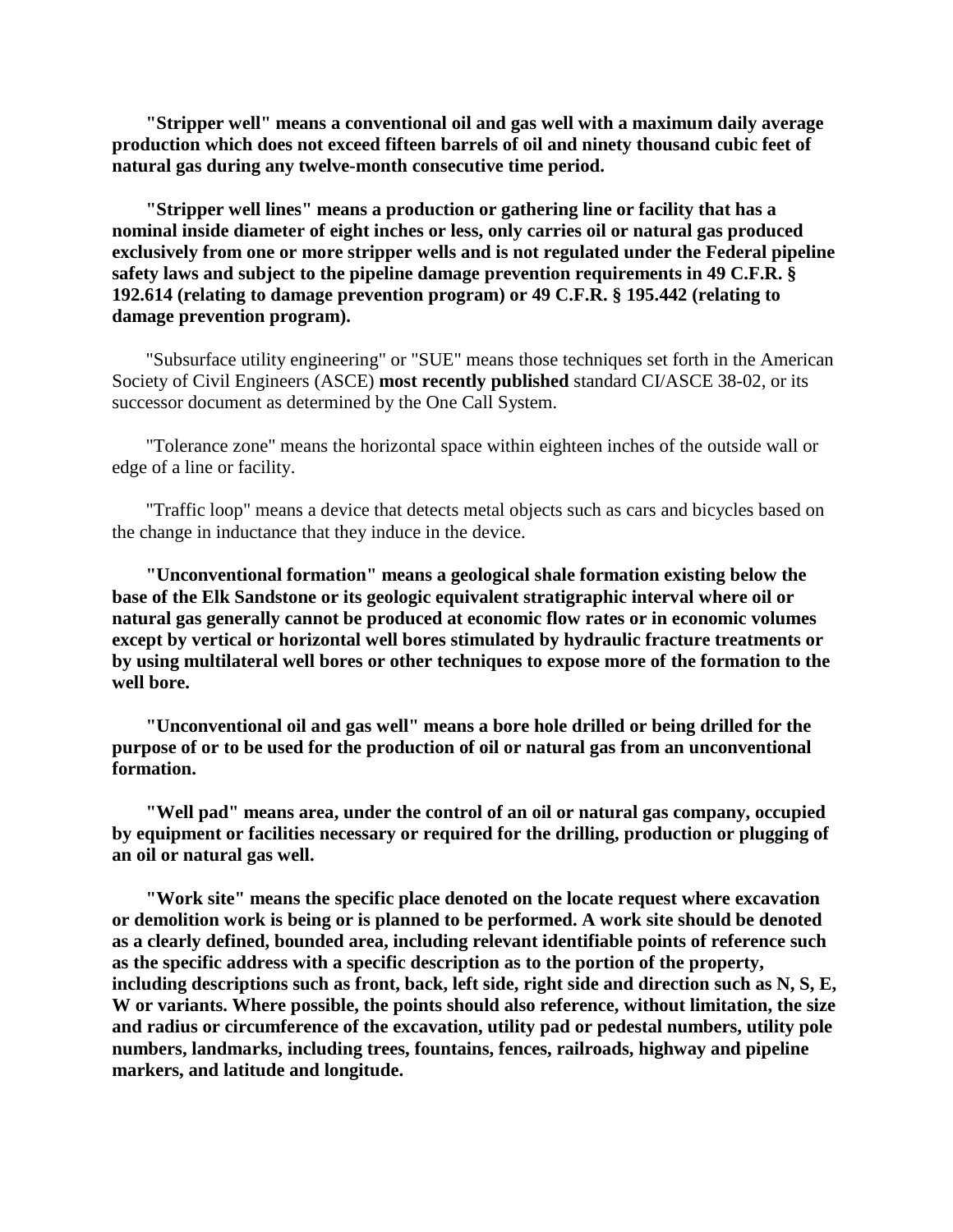Section 2. The act is amended by adding a section to read:

# **Section 1.1. The lawful start date shall be three business days through ten business days following notification to the One Call System.**

Section 3. Sections 2, 3, 3.1, 4, 5, 6.1 and 7 of the act are amended to read:

Section 2. It shall be the duty of each facility owner:

(1) To be a member of and give written notice to the One Call System. Such notice shall be in a form acceptable to the One Call System and include:

(i) the legal name of the facility owner and their official mailing address;

(ii) **as follows:**

[the] **(A) The** names of the counties and municipalities, down to and including wards in Philadelphia, Pittsburgh, Allentown and Erie, in which its lines are located and other related information as may be required by the One Call System regarding the location of a member's facilities[;]**.**

**(B) The One Call System may not require its members to locate lines or facilities installed before the effective date of this clause unless the member has existing maps of the lines or facilities and the member's existing maps meet the specifications of the One Call System's Member Mapping Solutions. Nothing under this clause shall prohibit the One Call System members from voluntarily submitting to the One Call System maps of lines or facilities installed before the effective date of this clause.** 

(iii) the facility owner's address (by street, number and political subdivision)[,] and the telephone number and fax number, if available, to which inquiries may be directed as to the location of such lines;

(iv) the street identifications or like information within each of the municipalities in which its lines are located. This information shall be in a form acceptable to the One Call System. Upon acceptance of the information from a facility owner, the One Call System shall provide the facility owner with notification within the boundaries described. All facility owners shall agree to indemnify and hold harmless the One Call System for any errors and omissions on the part of the facility owner or the excavator or designer providing the information as the agent of the facility owner; and

(v) any other information required by the One Call System.

(2) To provide the One Call System, within five business days, with any revised information required under this section.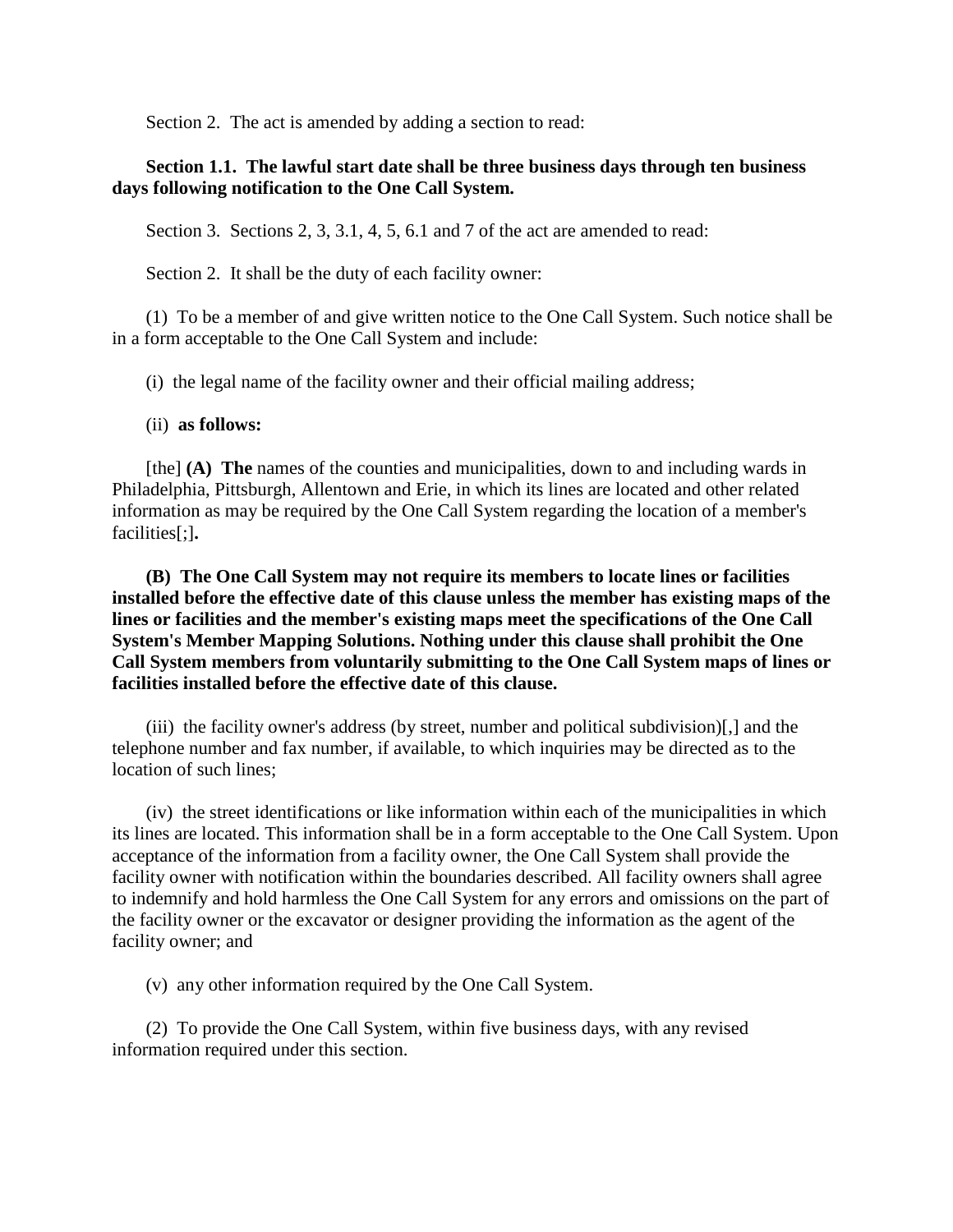(4) Not more than ten business days after receipt of a request from a designer who identifies the **work** site of excavation or demolition work for which he is preparing a drawing, to initially respond to his request for information as to the position and type of the facility owner's lines at such **work** site based on the information currently in the facility owner's possession or to mark the plans which have been provided to it by the designer by field location or by another method agreed to by the designer, excavator and facility owner, or their agent. The facility owner shall so advise the person making the request of the facility owner's status at the **work** site through the One Call System.

(5) After receipt of a timely request from an excavator or operator who identifies the **work** site of excavation or demolition work he intends to perform and not later than the business day prior to the [scheduled] **lawful start** date of excavation:

(i) To mark, stake, locate or otherwise provide the position of the facility owner's underground lines at the **work** site within eighteen inches horizontally from the outside wall of such line in a manner so as to enable the excavator, where appropriate, to employ prudent techniques, which may include hand-dug test holes, to determine the precise position of the underground facility owner's lines. This shall be done to the extent such information is available in the facility owner's records or by use of standard locating techniques other than excavation. Standard locating techniques shall include, at the utility owner's discretion, the option to choose available technologies suitable to each type of line or facility being located at the **work** site, topography or soil conditions or to assist the facility owner in locating its lines or facilities, based on accepted engineering and operational practices. Facility owners shall make reasonable efforts during the excavation phase to locate or notify excavators of the existence and type of abandoned lines [that remain on the continuing property records of the facility owners].

(i.1) To[, where contained on its continuing property records,] identify the location of an actually known facility's point of connection to its facilities, where the point of connection is not owned or operated by the facility owner. A facility owner may identify the location of a known facility connected to its facilities, but not owned or operated by the facility owner, as a helpful guide to the excavator or owner. The identification shall not be deemed to impose any liability upon the facility owner for the accuracy of the other facility's identification.

(ii) To[, at its option,] timely elect to excavate around its facilities in fulfillment of this subparagraph**, at its option**.

(iii.1) To propose mutually agreeable scheduling by which the excavator, facility owner or designer may locate the facilities.

(v) To respond to all notices through the One Call System, provided the request is made in the time frame set forth under this act. The response shall be made not later than the end of the second business day following receipt of the notification by the One Call System, excluding the business day upon which the notification is received, or not later than the day prior to the [scheduled] **lawful start** date of excavation if the excavator specifies a later date or, in the case of an emergency, to respond through the One Call System as soon as practicable following receipt of notification of the emergency by the One Call System.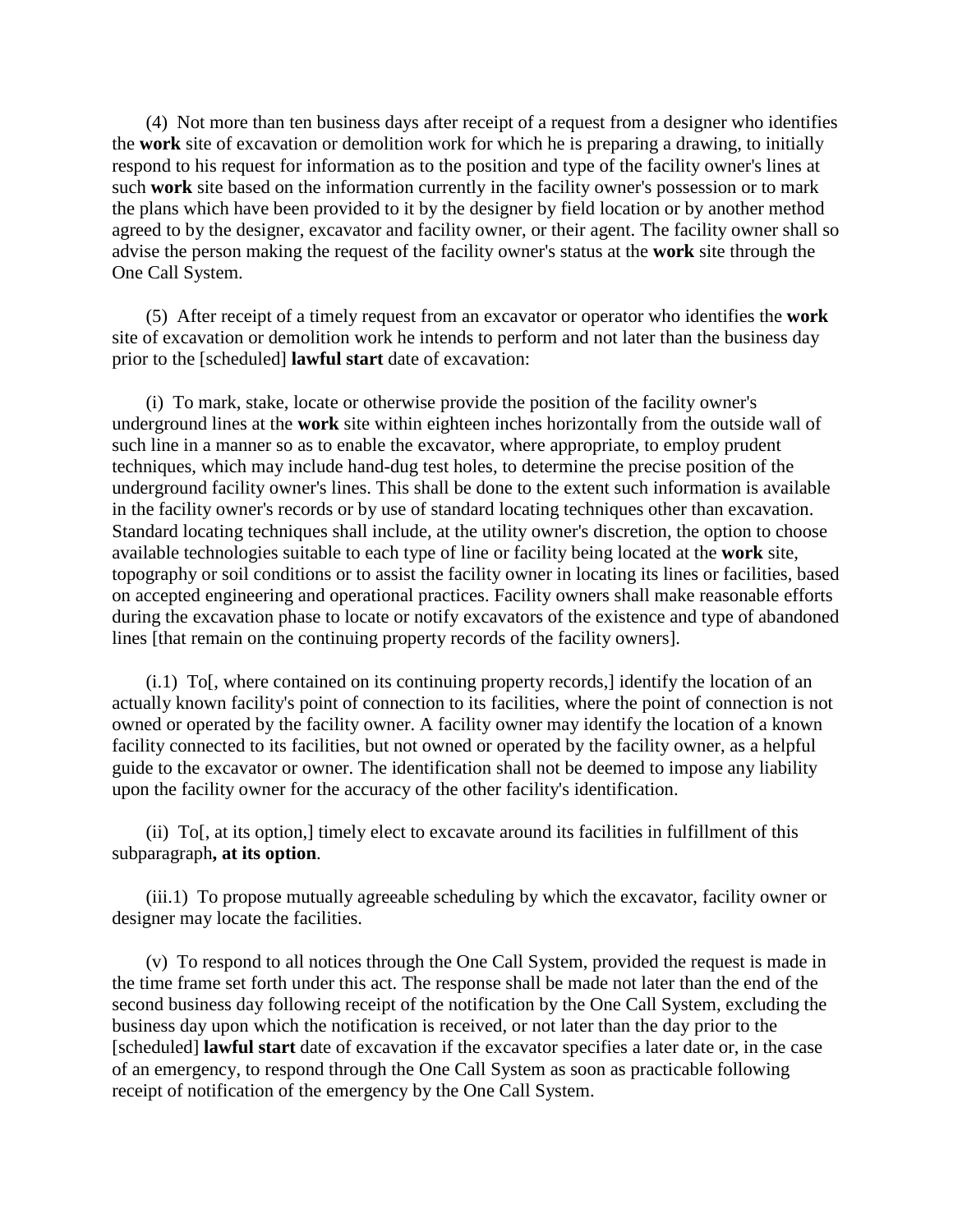**(v.1) To, if a facility owner failed to respond to an original, proper, nonemergency locate request from the One Call System or to a renotification under section 5(20), communicate directly to the excavator within two hours after renotification of the information about its facility location and, if necessary and possible, go to the proposed work site to mark, stake or locate its underground lines or to verify to the excavator that the facility owner's underground lines are not within the area of the proposed work site.** 

(vi) In marking the approximate position of underground lines or facilities, [the facility owner shall] **to** follow the Common Ground Alliance Best Practices for Temporary Marking set forth in ANSI standard Z535.1. Should the Common Ground Alliance Best Practices be amended, the amended guidelines shall be applied and followed. If the Common Ground Alliance Best Practices no longer publishes guidelines for temporary markings or if the responsibility for publishing the guidelines is transferred to or assumed by another entity, the facility owner shall follow the guidelines approved by the One Call System's board of directors.

(vii) To respond to emergency notifications as soon as practicable following receipt of notification of such emergency. The response by the facility owner shall be consistent with the nature of the emergency information received by the facility owner.

(viii) To participate in preconstruction meetings for a complex project or as described in [clause (3) of section 5] **section 5(3)**.

(ix) If notification is received pursuant to [clause (8) of section 5] **section 5(8)**, to give priority to responding to notification as an emergency.

(9) If a facility owner fails to become a member of the One Call System in violation of this act and a line or lines of such nonmember facility owner are damaged by an excavator by reason of the excavator's failure to notify the facility owner because the facility owner was not a member of the One Call System serving the location where the damage occurred, such facility owner shall have no right of recovery from the excavator of any costs associated with the damage to its lines. The right herein granted shall not be in limitation of any other rights of the excavator.

(10) [To submit an incident report to the department not more than ten business days after receipt of notice that the facility owner's lines have been damaged by excavation or demolition activities that resulted in personal injury or in property damage to parties other than the affected excavator or facility owner. In addition, the incident report may likewise be furnished to the Pennsylvania Public Utility Commission and the Pennsylvania Emergency Management Agency pursuant to memoranda of understanding negotiated between these agencies and the department, which shall, at a minimum, provide for a common reporting format for incident reports. The department shall furnish to the One Call System, upon reasonable request, statistical data pertaining to the number of incident reports filed with the department and the type, number and results of investigations for violations of this act.] **To submit a report of alleged violation to the commission through the One Call System not more than thirty business days after receipt of notice that the facility owner's lines have been damaged by excavation or demolition work or if the facility owner believes a violation of this act has been committed**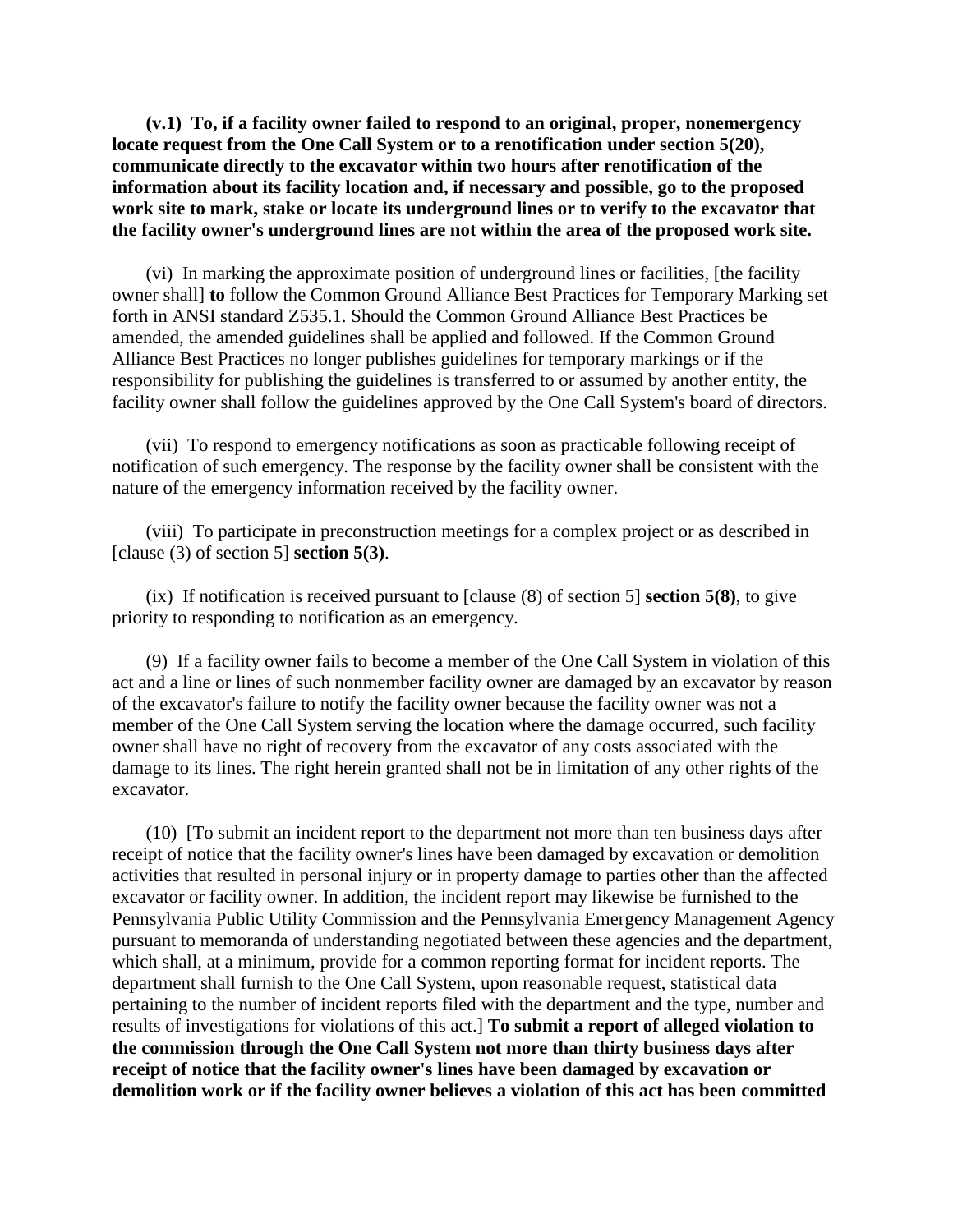**in association with excavation or demolition work. The report of alleged violation shall be in a form and manner as required by the commission. No report may be required where the cost to repair the damage to the facility owner's lines is less than two thousand five hundred dollars (\$2,500), unless the same person damaged the facility owner's lines two or more times within a six-month period.**

(11) To comply with all requests for information by the [department] **commission** relating to the [department's] **commission's** enforcement authority under this act within thirty days of the receipt of the request.

**(12) To participate in the One Call System's Member Mapping Solutions as determined by the One Call System's board of directors.** 

**(13) To maintain existing records of main lines abandoned on or after the effective date of this paragraph and to mark, locate or identify the main lines if possible, based upon the existing records. The records shall include written or electronic documents or drawings in the possession of the facility owner that show the location of an existing line or facility.** 

Section 3. It shall be the duty of the One Call System [to do the following]:

(1.1) To assign one or more serial numbers and the date that the **work** site may legally be excavated and to log the entire voice transaction on logging recorders in appropriate digital form and maintain these logs for five years. All records shall be indexed and available to the parties involved at a reasonable cost and at reasonable times set by the One Call System.

(1.2) [Perform] **To perform** the obligations, as set forth under this section, on behalf of the facility owner, excavator or designer as established by the board of directors of the One Call System.

(1.3) [Provide] **To provide** access to municipal lists provided to the One Call System for those interested parties. This list shall contain facility owners having lines in the municipality, including wards as indicated in [subclause (ii) of clause (1) of section 2] **section 2(1)(ii)**, and to maintain, for each municipality, a list containing the information as required to be submitted by the facility owner. Such list shall be updated as revised information is received from the facility owner within five business days.

 $(2)$  To make such lists under clause  $(1.3)$  available for public inspection via the county recorder of deeds without charge. A maximum copy fee of no more than twenty-five dollars (\$25) may be charged per county list. Each facility owner change shall be forwarded, at no charge, to the respective county recorder of deeds for public access. The recorder of deeds shall make such list available for public inspection based on the most current information provided to it by the One Call System.]

(3) [Not more than ten business days after the receipt of a clear and specific request from the department, to provide access to or photocopies of specific One Call System response records, tickets or other like information relating to matters under investigation by the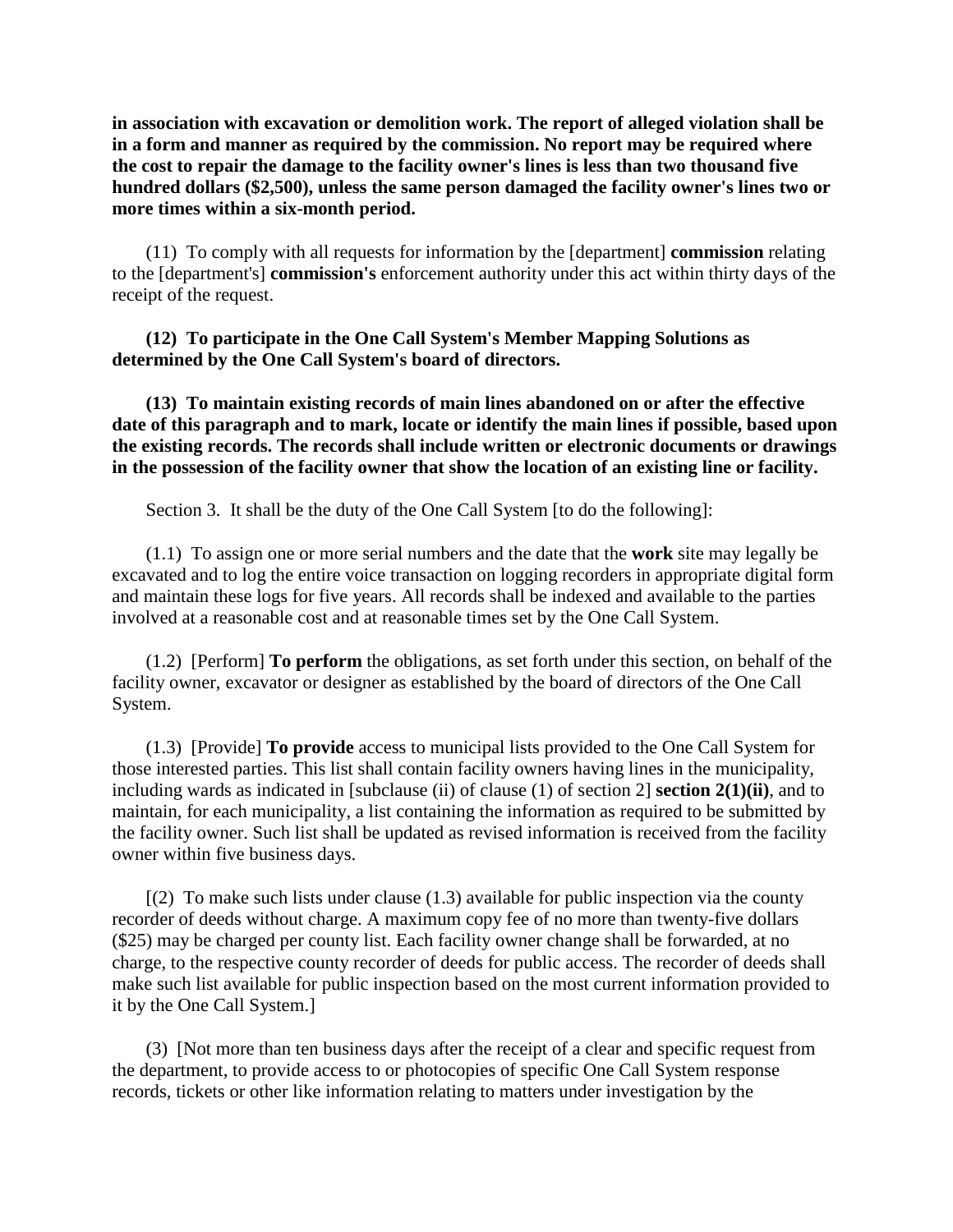department pursuant to its enforcement authority under this act.] **To, per memoranda of understanding between the commission and the One Call System, provide reports of alleged violations and other information, such as photographs, photocopies and drawings, that are submitted with the report of alleged violation. The One Call System shall provide access to or photocopies of One Call System response records, tickets or other similar information related to matters covered by this act under investigation by the commission, pursuant to its enforcement authority under this act. The One Call System may provide reports of alleged violations to the Pennsylvania Emergency Management Agency, per memoranda of understanding.**

(4) To determine the maximum geographic area that shall constitute a valid single notification and to determine when multiple notifications shall be required of any person, including the method, the type and the number of notifications in a complex project.

(5) If approved by the board of directors of the One Call System, to offer a service for the application and obtaining of State or municipal permits for excavation work. Issuance of the required permits shall be the responsibility of the appropriate State or municipal agency which has jurisdiction over the type of excavation work being performed.

(6) Pursuant to policies adopted by the One Call System's board of directors, to provide a secure repository for and access to subsurface utility engineering data received from project owners to affected facility owner members.

(7) To inquire, when an excavator has notified the One Call System of the existence of a release of natural gas or other hazardous substance or of potential danger to life, health or property, whether the excavator has notified the 911 system. If the 911 system has not been notified, the One Call System shall notify the excavator of the excavator's responsibility to notify the 911 system and shall make a record of the conversation.

# **(8) To notify the facility owner as soon as possible that an excavator has identified an unmarked or incorrectly marked facility and of the facility owner's responsibilities under section 2(5)(v.1).**

Section 3.1. (a) The duties of the One Call System are those duties as set forth in section 3. Duties assigned to other parties in other sections of this act shall be the duties of those parties and shall not be imputed to the One Call System, including the duty to provide accurate information to the One Call System concerning proposed excavation and the duty to locate facilities at a **work** site.

(b) The One Call System shall not be liable for damages to the person or the person's property arising out of its nonnegligent actions in furtherance of the duties imposed under this act and shall be liable only if the failure to comply was the proximate cause of any damages claimed.

(c) (Reserved).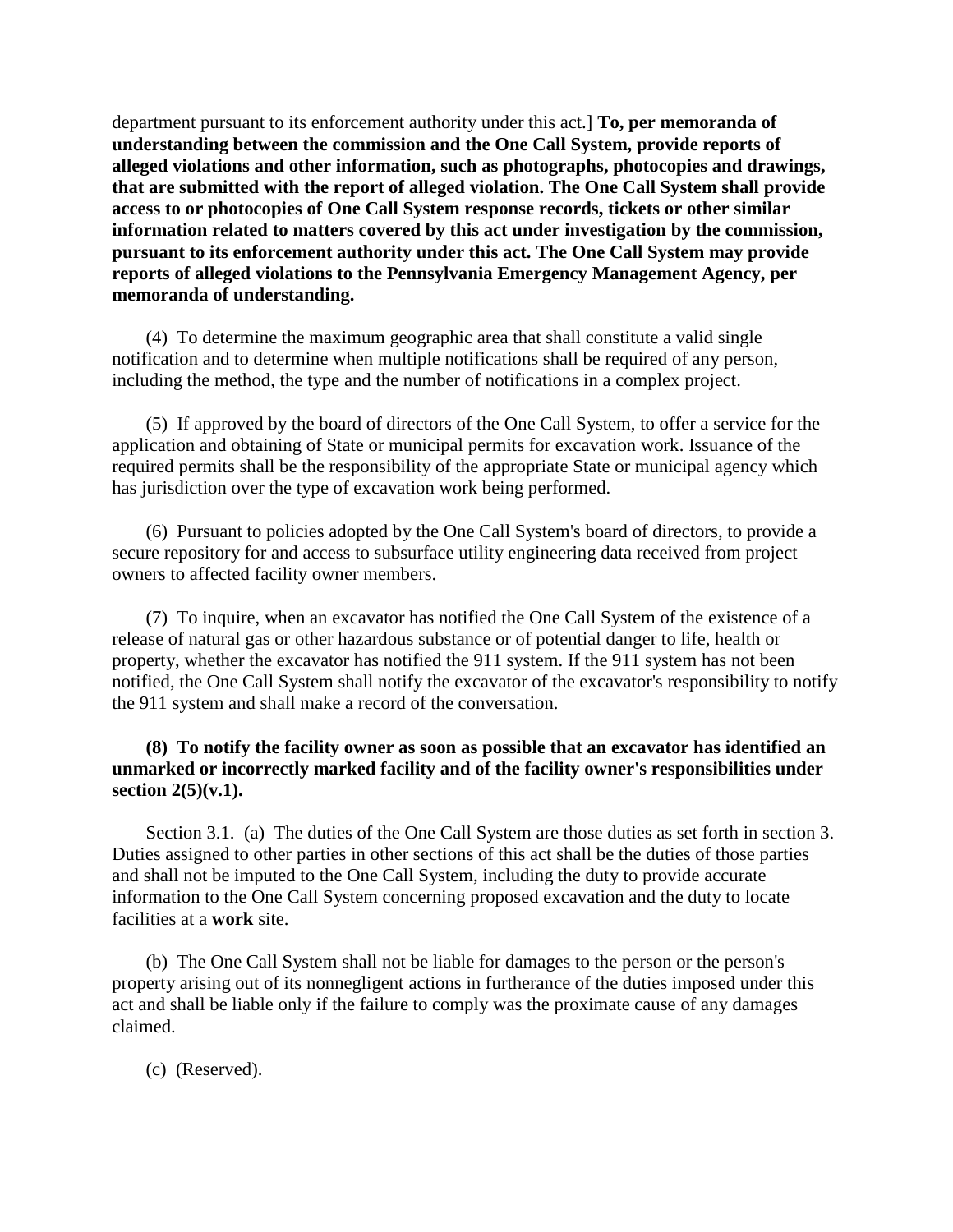(d) The One Call System shall be governed by a board of directors[,] to be chosen by the facility owners. No less than twenty percent of the seats on the board shall be held by municipalities or municipal authorities. The board shall include all of the following:

(1) The [Chairman of the Pennsylvania Public Utility Commission] **chairman** or his designee.

(2) The Director of the Pennsylvania Emergency Management Agency or his designee.

[(3) The Secretary of Labor and Industry or his designee.]

(4) The Secretary of Transportation or his designee.

(5) An excavator or excavation industry representative.

(6) A designer or designer industry representative.

**(7) An owner or operator or a representative of an owner or operator of pipelines associated with conventional oil and gas wells. The owner or operator may be a facility owner or a pipeline owner or operator who voluntarily submits maps of its lines or facilities to the One Call System.**

## **(8) A facility owner or facility owner representative of pipelines associated with unconventional oil and gas wells.**

(e) Operation costs for the One Call System shall be shared, in an equitable manner for services received, by facility owner members as determined by the One Call System's board of directors. Political subdivisions with a population of less than two thousand people or municipal authorities having an aggregate population in the area served by the municipal authority of less than five thousand people shall be exempt from the payment of any service fee. The One Call System may be reimbursed for its costs in providing this service from the contractor fees.

(f) All fees shall be set by the board of directors and shall be based on the latest annual audited cost factors of the One Call System. Fees shall be set and adjusted to a rate not more than five percent above the audited cost factor plus the current average published Consumer Price Index for Pennsylvania. Costs of capital improvements may be added, if the improvement receives a majority vote of the board of directors.

**(f.1) An excavator, designer or operator who proposes to commence excavation or demolition work and requests information from the One Call System shall pay to the One Call System an annual fee for the service provided by the One Call System under section 3. The fee shall be set by the One Call System board of directors and shall be used to offset a portion of the operation costs of the One Call System and a portion of the operation costs levied on the One Call System's political subdivision and municipal authority members. Failure to pay the fee shall constitute a violation of this act and shall subject the excavator, designer or operator to the enforcement authority of the commission for the nonpayment.**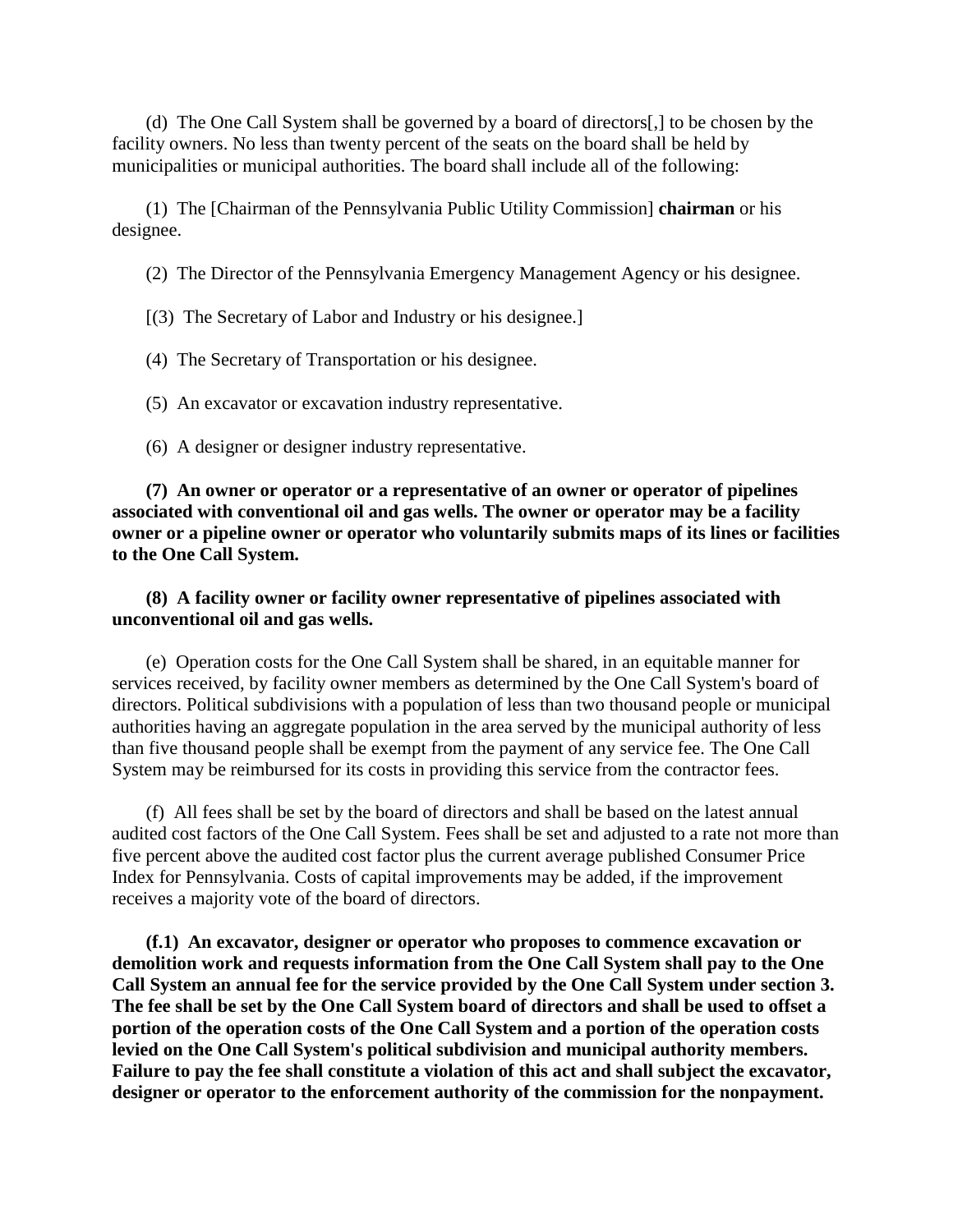[(g) An excavator, designer or operator who proposes to commence excavation or demolition work and requests information of the One Call System shall be charged a fee for the service received from the One Call System. The fee shall be used to offset the operation cost levied on the political subdivision and municipal authority members in lieu of additional fees charged for locations under this act.]

(h) Any request for information shall be reviewed and provided as determined in accordance with the procedure established by the One Call System's board of directors.

Section 4. It shall be the duty of each designer preparing a drawing which requires excavation or demolition work within [the] **this** Commonwealth:

(2) To request the line and facility information prescribed by [section 2, clause (4)] **section 2(4)** from the One Call System not less than ten nor more than ninety business days before final design is to be completed. This clause is not intended to prohibit designers from obtaining such information more than ninety days before final design is to be completed; however, they shall state in their requirements that such work is preliminary.

(2.1) To forward a copy of the project plans to each facility owner who requests a copy. If a designer is unable to provide a copy because of security of the project or proprietary concerns regarding the design or the project, the designer shall negotiate in a timely manner with the facility owner the means of obtaining the necessary data.

(3) To show upon the drawing the position and type of each facility owner's line, derived pursuant to the request made as required by clause (2), and the name of the facility owner as shown on the list referred to in section 3.

(4) To make a reasonable effort to prepare the construction drawings to avoid damage to and minimize interference with a facility owner's facilities in the construction area by maintaining the clearance as provided for in the applicable easement condition or an eighteeninch clearance of the facility owner's facilities if no easement restriction exists.

(5) A designer shall be deemed to have met the obligations of clause (2) if he calls the One Call System and shows**,** as proof**,** the serial number of one call notice on drawings. The designer shall also show the toll-free number of the One Call System on the drawing near his serial number.

(6) If, after receiving information from the facility owners, the designer decides to change the **work** site of a proposed excavation, the obligations imposed by this section shall apply to the new **work** site.

(7) The designer who has complied with the terms of this act and who was not otherwise negligent shall not be subject to liability or incur any obligation to facility owners, operators, owners or other persons who sustain injury to person or property as a result of the excavation or demolition planning work of the designer.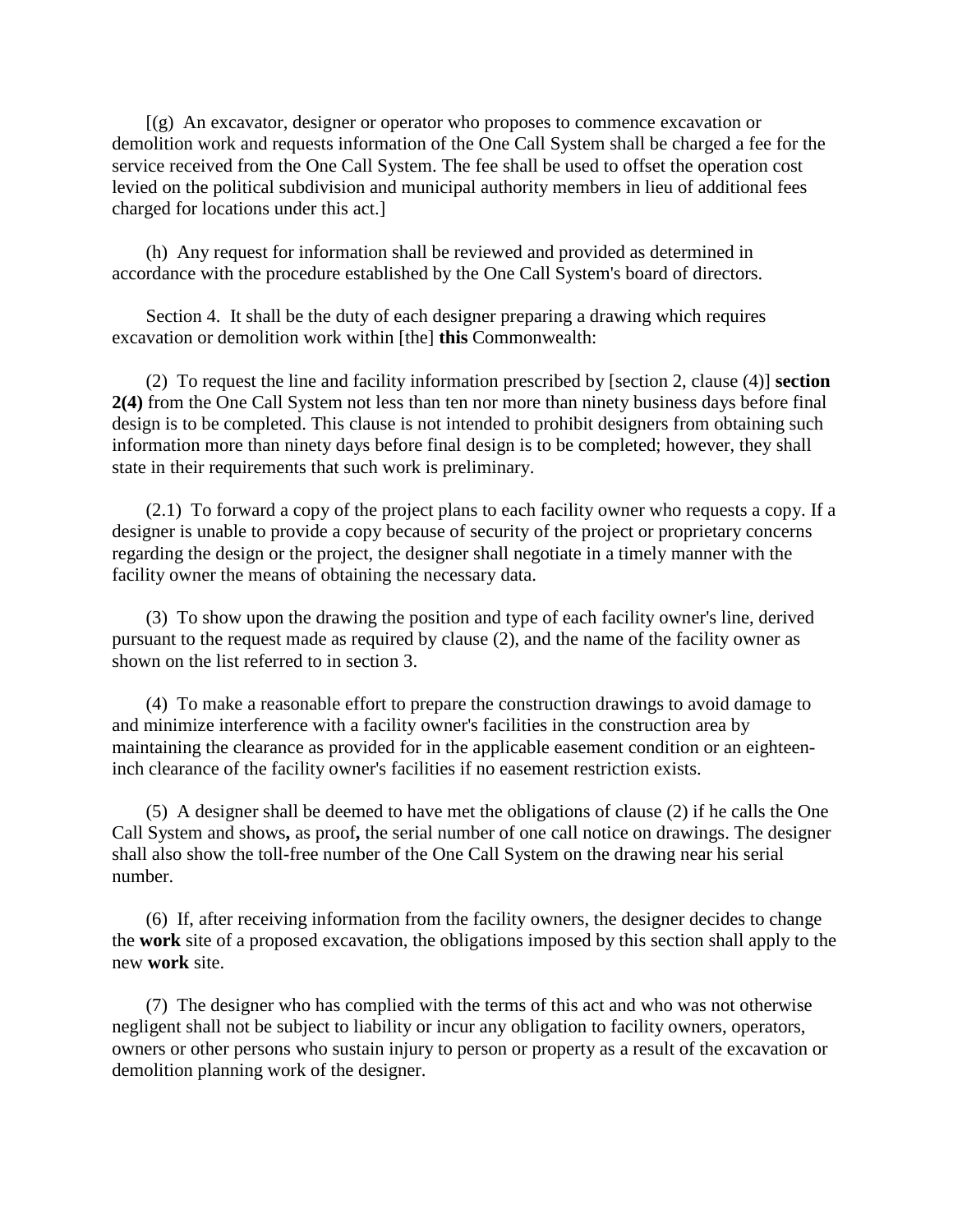**(8) To submit a report of alleged violation to the commission through the One Call System not more than thirty business days from the time the designer becomes aware that a violation of this act may have been committed in association with excavation or demolition work. The report of alleged violation shall be in a form and manner as required by the commission.** 

## **(9) To request line and facility information required under section 2(4) from the One Call System and to pay the applicable fee for the request.**

Section 5. It shall be the duty of each excavator who intends to perform excavation or demolition work within this Commonwealth:

(2.1) To request the location and type of facility owner lines at each **work** site by notifying the facility owner through the One Call System. Notification shall be not less than three nor more than ten business days in advance of beginning excavation or demolition work. No work shall begin earlier than the [scheduled excavation date] **lawful start date** which shall be on or after the third business day after notification. The [scheduled excavation date] **lawful start date** shall exclude the date upon which notification was received by the One Call System and notification received on a Saturday, Sunday or holiday, which shall be processed on the following business day. In the case of a complex project, notification shall not be less than ten business days in advance of the beginning of excavation or demolition work.

(2.2) To provide the One Call System with [specific] **exact** information to identify the **work** site so that facility owners might provide indications of their lines. An excavator shall be deemed to have met the obligations of clause (2.1) if he calls the One Call System, provides the **work** site and other required information and receives a serial number.

(3) In a complex project or if an excavator intends to perform work at multiple **work** sites or over a large area, [he shall] **to** take reasonable steps to work with facility owners, including scheduling and conducting a preconstruction meeting, so that they may locate their facilities at a time reasonably in advance of the actual start of excavation or demolition work for each phase of the work. A preconstruction meeting may take place at any time prior to the commencement of excavation or demolition work, and the excavator, facility owners and designer, or their agents, shall attend the meeting. Notice of the meeting shall be given sufficiently in advance so as to permit attendance, either in person or electronically, by the excavator, facility owners and designer, or their agents, and shall include information sufficient to identify the scope of work. If the excavator does not believe that a preconstruction meeting is necessary under the circumstances of this [paragraph] **clause** it shall indicate such belief in its notice, but any facility owner with facilities at the **work** site may request a meeting with the excavator, and a meeting shall be held between the facility owner and the excavator. After commencement of excavation or demolition work, the excavator shall be responsible for protecting and preserving the staking, marking or other designation until no longer required for proper and safe excavation or demolition work at or near the underground facility[,] or by contacting the One Call System to request that the facilities be marked again in the event that the previous markings have been compromised or eliminated.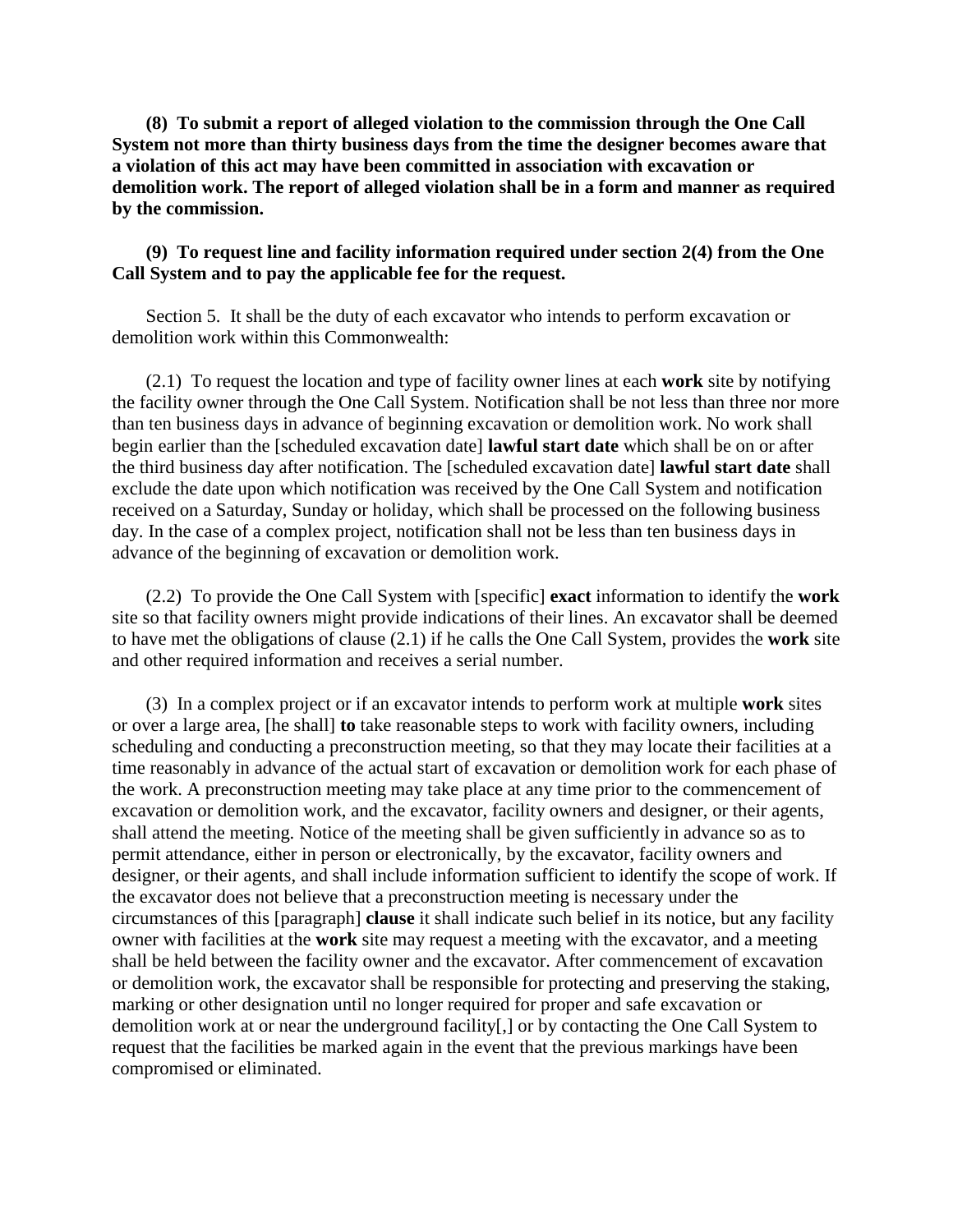(3.1) To comply with the requirements established by the One Call System as determined by the board of directors regarding the maximum area that a notification may cover.

(4) To exercise due care[;] and to take all reasonable steps necessary to avoid injury to or otherwise interfere with all lines where positions have been provided to the excavator by the facility owners pursuant to [clause (5) of section 2] **section 2(5)**. Within the tolerance zone the excavator shall employ prudent techniques, which may include hand-dug test holes, **vacuum excavation or similar devices** to ascertain the precise position of such facilities. If insufficient information to safely excavate is available pursuant to [clause (5) of section 2] **section 2(5)**, the excavator shall employ like prudent techniques which shall be paid for by the project owner pursuant to clause (15) [of this section].

(5) If the facility owner fails to respond to the excavator's timely request as provided under [clause (5) of section 2] **section 2(5)** or the facility owner notifies the excavator that the line cannot be marked within the time frame and a mutually agreeable date for marking cannot be arrived at, the excavator may proceed with excavation as scheduled, but not earlier than the lawful dig date, provided he exercises due care in his endeavors, subject to the limitations contained in this clause and clauses (2.1) through (4) **and (20)**.

(6) To inform each operator employed by the excavator at the **work** site of such work of the information obtained by the excavator pursuant to clauses (2.1) through (5), and the excavator and operator shall:

(i) Plan the excavation or demolition **work** to avoid damage to or minimize interference with a facility owner's facilities in the construction area. Excavation or demolition work which requires temporary or permanent interruption of a facility owner's service shall be coordinated with the affected facility owner in all cases.

(ii) After consulting with a facility owner, provide such support and mechanical protection for known facility owner's lines at the construction **work** site during the excavation or demolition work, including during backfilling operations, as may be reasonably necessary for the protection of such lines.

(7) To report immediately to the facility owner any break or leak on its lines, or any dent, gouge, groove or other damage to such lines or to their coating or cathodic protection, made or discovered in the course of the excavation or demolition work. The One Call System board of directors may adopt procedures to permit reporting under this clause through the One Call System.

(8) To immediately notify 911 and the facility owner if the damage results in the escape of any flammable, toxic or corrosive gas or liquid which endangers life, health or property. The excavator shall take reasonable measures, based on its knowledge, training, resources, experience and understanding of the situation, to protect themselves and those in immediate danger, the general public, the property and the environment until the facility owner or emergency responders have arrived and completed their assessment and shall remain on **the**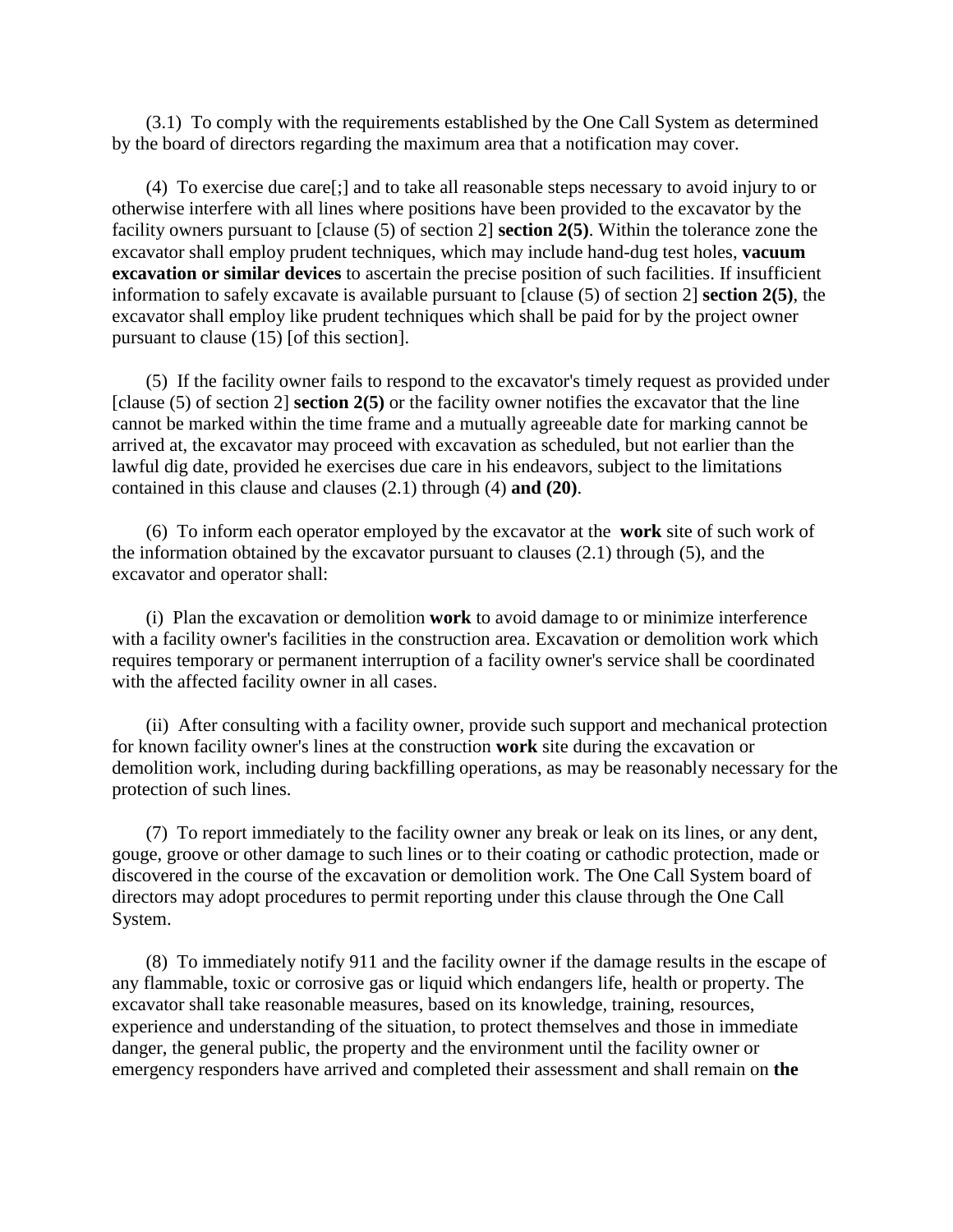**work** site to convey any pertinent information to responders that may help them to safely mitigate the situation.

(9) The time requirements of clause (2.1) shall not apply to a facility owner or excavator performing excavation or demolition work in an emergency, as defined in section 1; nonetheless, all facility owners shall be notified as soon as possible before, during or after excavation or demolition **work**, depending upon the circumstances.

(11) [An excavator shall] **To** use the color white to mark a proposed excavation **work** site when exact **work** site information cannot be provided.

(11.1) To assist a facility owner in determining involvement of a facility owner's lines by disclosing additional available information requested by the facility owner, including dimensions and the direction of proposed excavations.

(11.2) If using horizontal directional drilling (HDD), at a minimum, to utilize the best practices published by the HDD Consortium.

(12) The following standards shall be applied in determining whether an excavator shall incur any obligation or be subject to liability as a result of an excavator's demolition **work** or excavation work damaging a facility owner's facilities:

(i) The excavator who has complied with the terms of this act and who was not otherwise negligent shall not be subject to liability or incur any obligation to facility owners, operators, project owners or other persons who sustain injury to person or property as a result of the excavator's excavation or demolition work damaging a facility owner's lines.

(ii) Where an excavator has failed to comply with the terms of this act or was otherwise negligent, and the facility owner or designer has misidentified, mislocated or failed to identify its facilities pursuant to this act, then in computing the amount of reimbursement to which the facility owner is entitled, the cost of repairing or replacing its facilities shall be diminished in the same proportion that the facility owner's or designer's misidentification, mislocation or failure to identify the facilities contributed to the damage. Should the facility owner or designer not have misidentified, mislocated or failed to identify its facilities pursuant to this act, there shall be no diminution of the facility owner's right of recovery.

(13) If, after receiving information from the One Call System or directly from a facility owner, the excavator decides to change the location, scope or duration of a proposed excavation, the obligations imposed by this section shall apply to the new location.

(14) If an excavator removes its equipment and vacates a [worksite] **work site** for more than two business days, [he shall] **to** renotify the One Call System unless other arrangements have been made directly with the facility owners involved in his [worksite] **work site**.

(15) When the information required from the facility owner under [clause (5)(i) of section 2] **section 2(5)(i)** cannot be provided or, due to the nature of the information received from the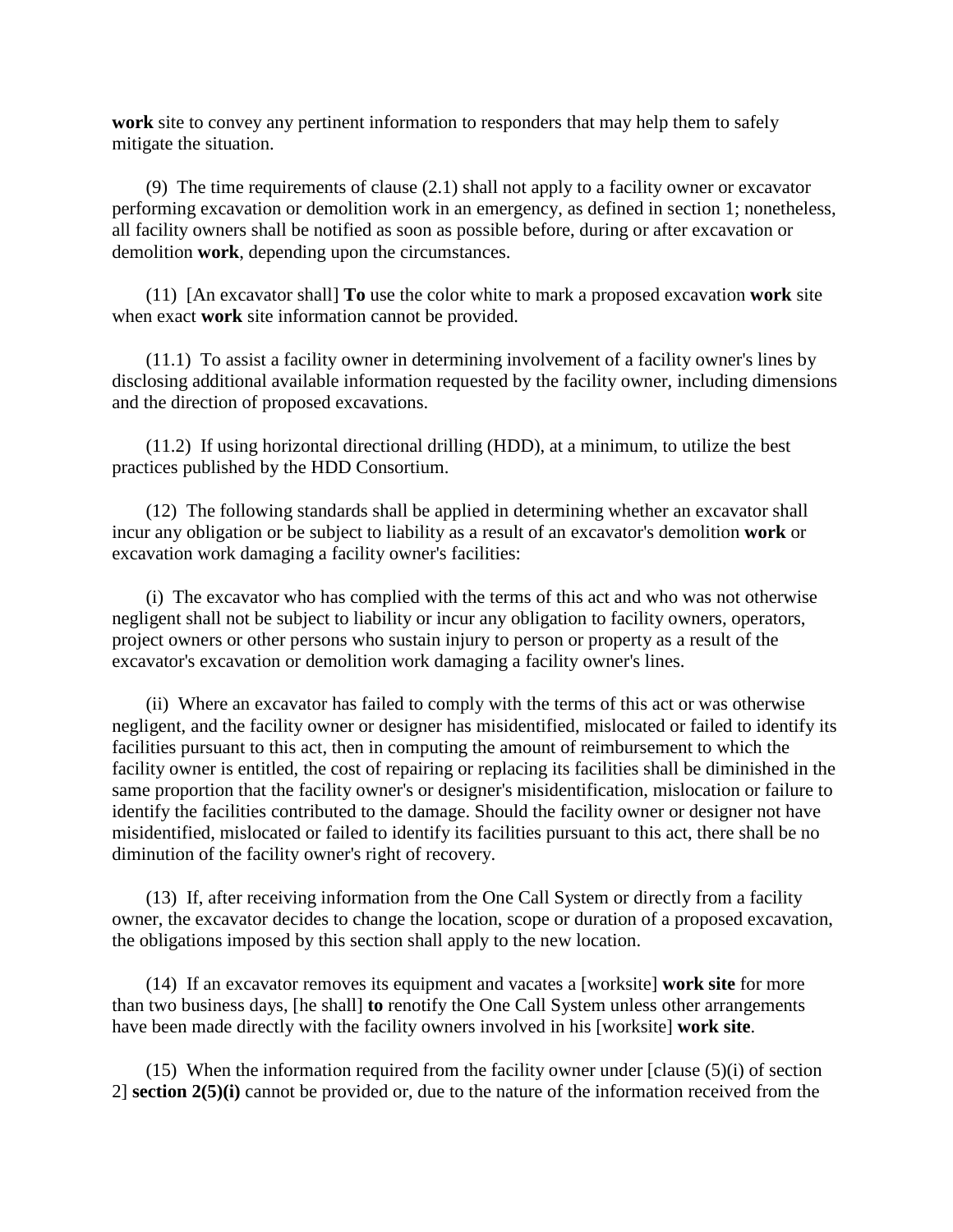facility owner, it is reasonably necessary for the excavator to ascertain the precise location of any line or abandoned or unclaimed lines by prudent techniques, which may include hand-dug test holes, vacuum excavation or other similar devices, the excavator shall promptly notify the project owner or the project owner's representative, either orally or in writing. If oral notification is given, the notice shall be reduced to writing within a reasonable time by the project owner or excavator. After giving such notice, the excavator shall be entitled to compensation from the project owner for this additional work as provided in the latest edition of the Pennsylvania Department of Transportation Form 408 specifications for extra work performed on a force account basis. The provisions of this subsection shall not be deemed to limit any other rights which the excavator has under its contract with the project owner or otherwise. Provisions in any contract, public or private, which attempt to limit the rights of excavators under this section shall not be valid for any reason, and any attempted waiver of this section shall be void and unenforceable as against public policy and any such attempted waiver shall be reported to the [department] **commission**.

(16) [To submit an incident report to the department not more than ten business days after striking or otherwise damaging a facility owner's line during excavation or demolition activities that resulted in personal injury or property damage to parties other than the affected excavator or facility owner. In addition, the incident report may be furnished to the Pennsylvania Public Utility Commission and the Pennsylvania Emergency Management Agency pursuant to memoranda of understanding negotiated between these agencies and the department.] **To submit a report of an alleged violation to the commission through the One Call System not more than ten business days after striking or damaging a facility owner's line during excavation or demolition or if the excavator believes a violation of this act has been committed in association with excavation or demolition work. The report of an alleged violation shall be in a form and manner as required by the commission.**

(17) To comply with all requests for information by the [department] **commission** relating to the [department's] **commission's** enforcement authority under this act within thirty days of the receipt of the request.

(18) To, if it chooses to do so and if working for a facility owner, a municipality or a municipal authority, delegate the power to discharge the duties set forth in clauses (2.1) and (2.2) to its project owner, with the project owner's consent. If the power is delegated pursuant to this clause, both the excavator and the project owner shall be responsible for providing the required notices.

(19) To ensure the accuracy of any information provided to the One Call System pursuant to this section.

**(20) To renotify the One Call System of an unmarked or incorrectly marked facility, if an original, proper, nonemergency locate request has been made to the One Call System and, upon initial arrival at the proposed work site, it is apparent to the excavator that there is an unmarked or incorrectly marked facility. An excavator may not begin excavating in the affected area of the work site until after receiving sufficient information from the facility owner to safely excavate. If the facility owner fails to provide sufficient information**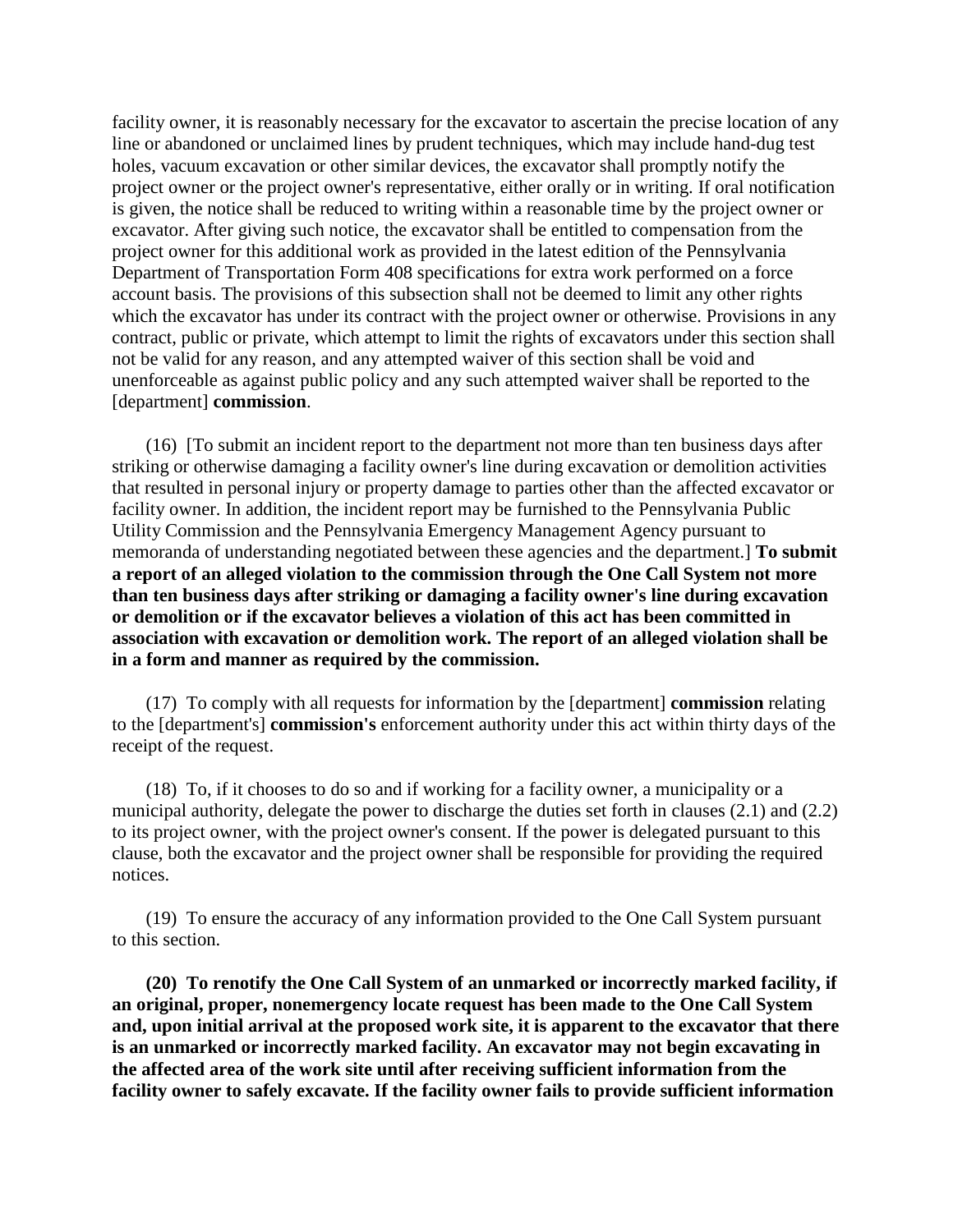**to the excavator within three hours after the excavator has notified the One Call System of the unmarked or incorrectly marked facility, the excavator may proceed with excavation subject to the limitations under clause (5).** 

**(21) To make a locate request to the One Call System prior to excavation or demolition work and to pay the applicable fee for the request.** 

Section 6.1. It shall be the duty of each project owner who engages in excavation or demolition work to be done within this Commonwealth:

(1) To utilize sufficient quality levels of subsurface utility engineering or other similar techniques whenever practicable to properly determine the existence and positions of underground facilities when designing known complex projects having an estimated cost of four hundred thousand dollars (\$400,000) or more.

(2) To timely respond to notifications received from excavators pursuant to [clause (15) of section 5] **section 5(15)**.

(3) To not release to bid or construction any project until after final design is completed.

(4) To participate in design and preconstruction meetings either directly or through a representative.

(5) To furnish the pertinent data obtained through subsurface utility engineering to the One Call System in a mutually agreeable format.

(6) For new construction and where practicable in the opinion of the project owner, to install color-coded permanent markers to indicate the type and location of all laterals installed by the project owner.

**(7) To submit a report of alleged violation to the commission through the One Call System not more than ten business days after striking or damaging a facility owner's line during excavation or demolition work activities, after a project owner's contracted excavator strikes or damages a facility owner's line during excavation or demolition activities or if the project owner believes a violation of this act has been committed in association with excavation or demolition. The report of alleged violation shall be in a form and manner as required by the commission.** 

Section 7. (a) The Auditor General may review management and financial audits of the One Call System, which audits shall be performed by a qualified auditing firm within this Commonwealth. A copy of the audit shall be submitted to the Auditor General upon its completion and to the General Assembly by October 31 of the year following the end of the audit period. The cost of reasonable expenses incurred by the Auditor General in performing the obligations under this section shall be reimbursed by the One Call System. The fees shall not be inconsistent with those of commercial auditing firms for similar work.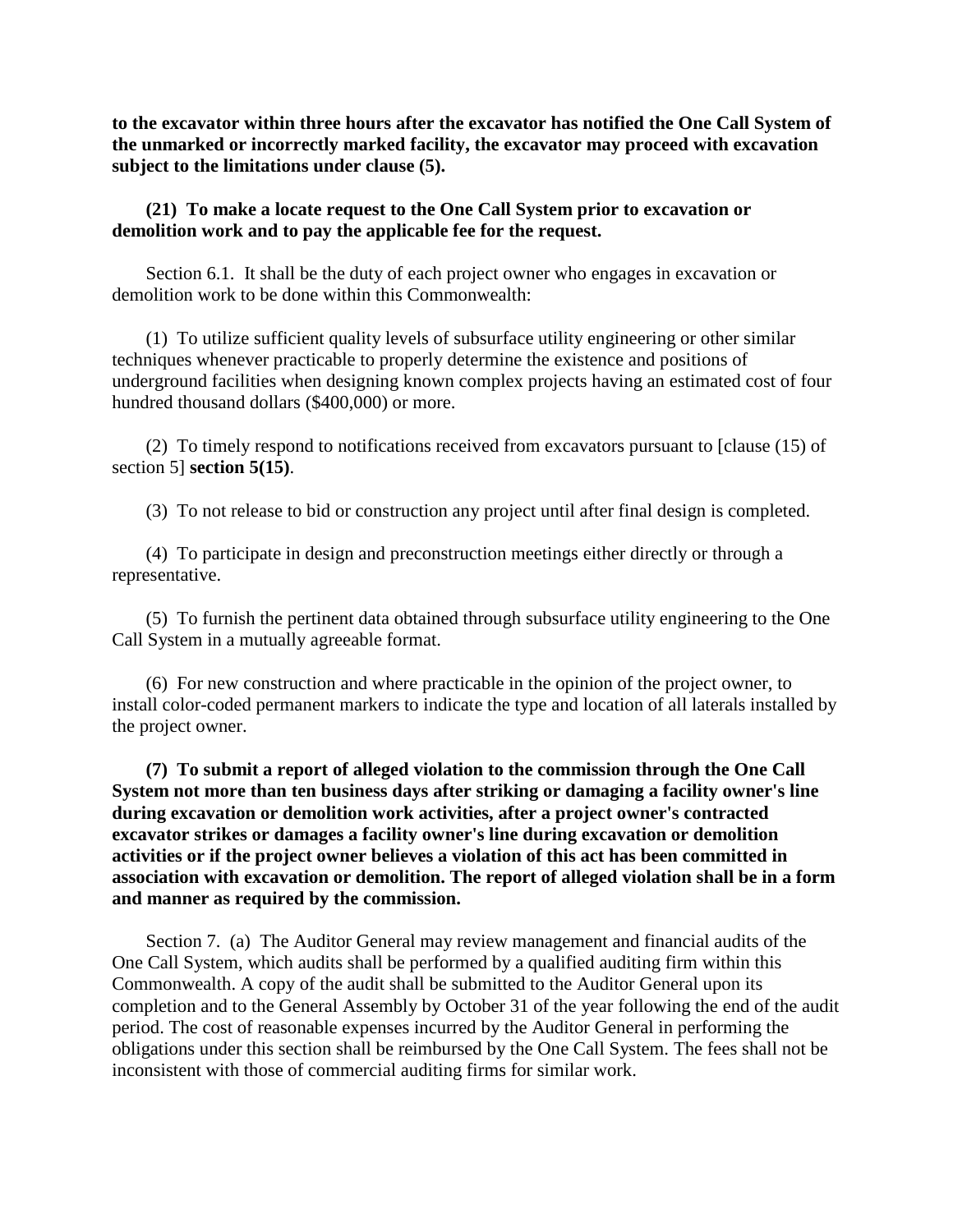(b) The Auditor General, for the purposes set forth in subsection (a), and any contractor, excavator, facility owner or member of the One Call System shall have the right during regular business hours to inspect and copy any record, book, account, document or any other information relating to the provision of one call services by the One Call System, at the cost determined by the board of directors.

(c) The One Call System shall submit an annual report to its members, and a copy of the report shall be submitted to the Auditor General.

#### **(d) The One Call System shall cause a financial audit to be performed annually by a qualified auditing firm within this Commonwealth.**

Section 4. Section 7.2 of the act is repealed:

[Section 7.2. (a) Any person violating any of the provisions of this act, except clauses (1) and (2) of section 2, commits a summary offense and shall, upon conviction, be sentenced to pay a fine of not less than two thousand five hundred dollars (\$2,500) nor more than fifty thousand dollars (\$50,000) or undergo imprisonment for not more than ninety days, or both. The Attorney General of the Commonwealth or any district attorney may enforce the provisions of this act in any court of competent jurisdiction. The department, in consultation with the Attorney General, may also enforce the provisions of this act in any court of competent jurisdiction. A facility owner may petition any court of competent jurisdiction to enjoin any excavation or demolition work conducted in violation of this act. Local law enforcement or emergency management personnel may, in the interest of public safety, order excavators on a site to stop further excavation if the excavation is being conducted in violation of this act.

(b) Fines levied under subsection (a) shall be determined according to the following schedule:

(1) Where violations result in property damage that does not exceed three thousand dollars (\$3,000), the fine shall not exceed five thousand dollars (\$5,000).

(2) Where violations result in property damage of more than three thousand dollars (\$3,000), the fine shall not exceed ten thousand dollars (\$10,000).

(3) For violations which result in personal injury or death, the fine shall not exceed fifty thousand dollars (\$50,000).

(c) The following factors shall be considered in determining the fine to be assessed:

(1) The degree of the party's compliance with the statute prior to date of the violation.

(2) The amount of personal and property damage caused by the party's noncompliance.

(3) The degree of threat to the public safety and inconvenience caused by the party's noncompliance.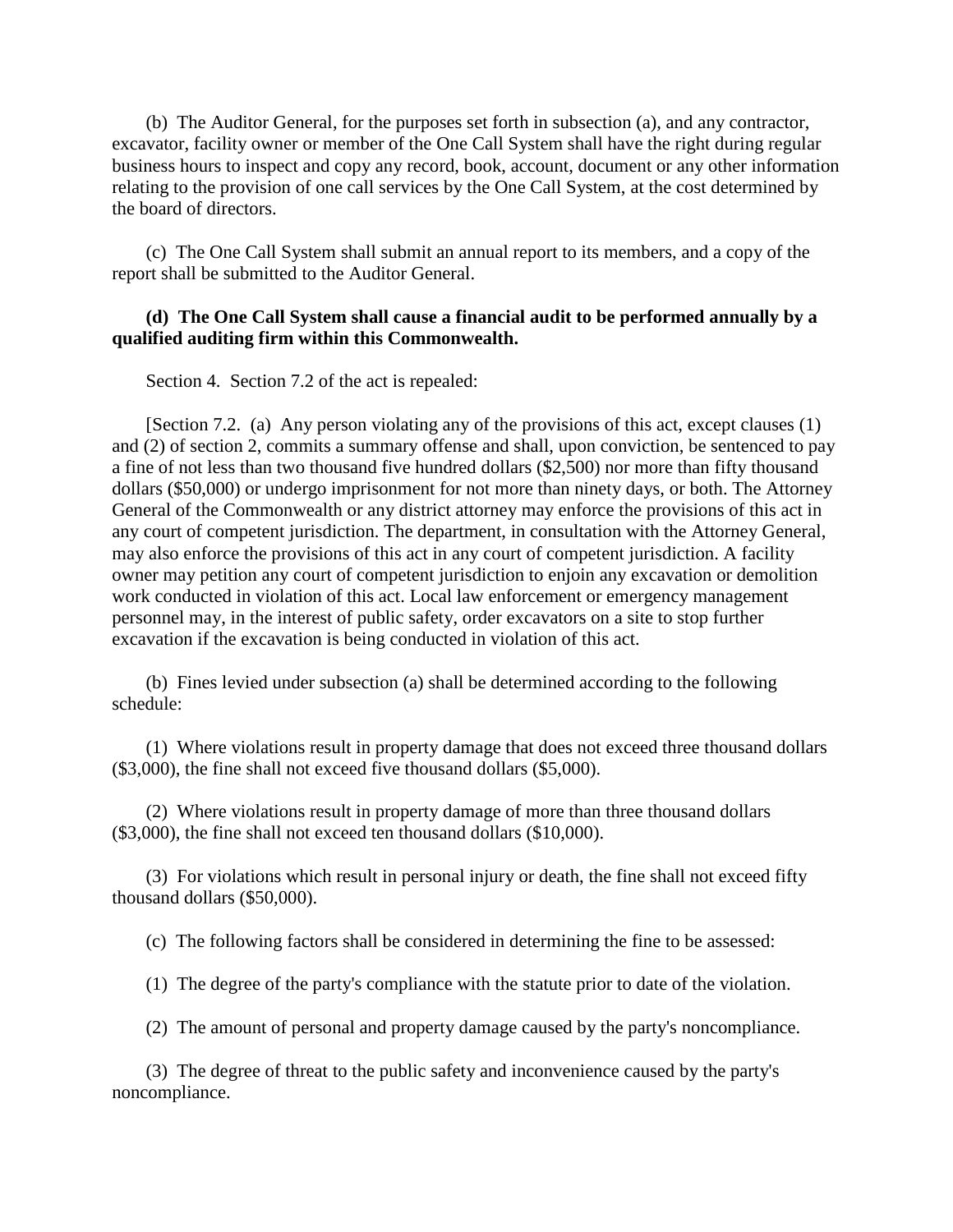(4) The party's plans and procedures to insure future compliance with statutes and regulations.

(c.1) In addition to any other sanctions provided by this act, the department shall have the authority to issue warnings and orders requiring compliance with this act and may levy administrative penalties for violations of this act. Any warning, order or penalty shall be served on the person or entity violating the act at their last known address. The department shall consider the factors set forth in subsection (c) in determining the administrative penalty to be assessed. Any party aggrieved by the imposition of an order or administrative penalty imposed by the department may appeal such order or penalty as provided in 2 Pa.C.S. Ch. 5 Subch. A (relating to practice and procedure of Commonwealth agencies) and Ch. 7 Subch. A (relating to review of Commonwealth agency action).

(c.2) Administrative penalties imposed by the department under subsection (c.1) shall be determined according to the following schedule:

(1) Any person or entity violating the provisions of clauses (1) and (2) of section 2 may be subject to an administrative penalty not to exceed five hundred dollars (\$500) per day. Each day of noncompliance shall constitute a separate violation.

(2) Any person or entity receiving three or more warnings in a calendar year may be subject to an administrative penalty not to exceed five hundred dollars (\$500).

(3) Where violations result in property damage that does not exceed ten thousand dollars (\$10,000), the administrative penalty may not exceed one thousand dollars (\$1,000).

(4) Where violations result in property damage of more than ten thousand dollars (\$10,000), the administrative penalty may not exceed five thousand dollars (\$5,000).

(5) For violations that result in personal injury or death, the administrative penalty may not exceed ten thousand dollars (\$10,000).

(d) All fines and penalties recovered under this section shall be payable to the Attorney General, district attorney or the department, whichever brought the action, and collected in the manner provided for by law. Administrative penalties collected by the department may be expended by the department for costs related to its enforcement activities and to sponsor damage prevention activities of the One Call System.

(e) The provisions of this act shall not affect any civil remedies for personal injury or property damage, except as otherwise specifically provided for in this act.

(f) The secretary or his designee shall have the authority to issue subpoenas, upon application of an attorney responsible for representing the Commonwealth in actions before the department, for the purpose of investigating alleged violations of this act. The department shall have the power to subpoena witnesses and compel the production of books, records, papers and documents as it deems necessary or pertinent to an investigation or hearing.]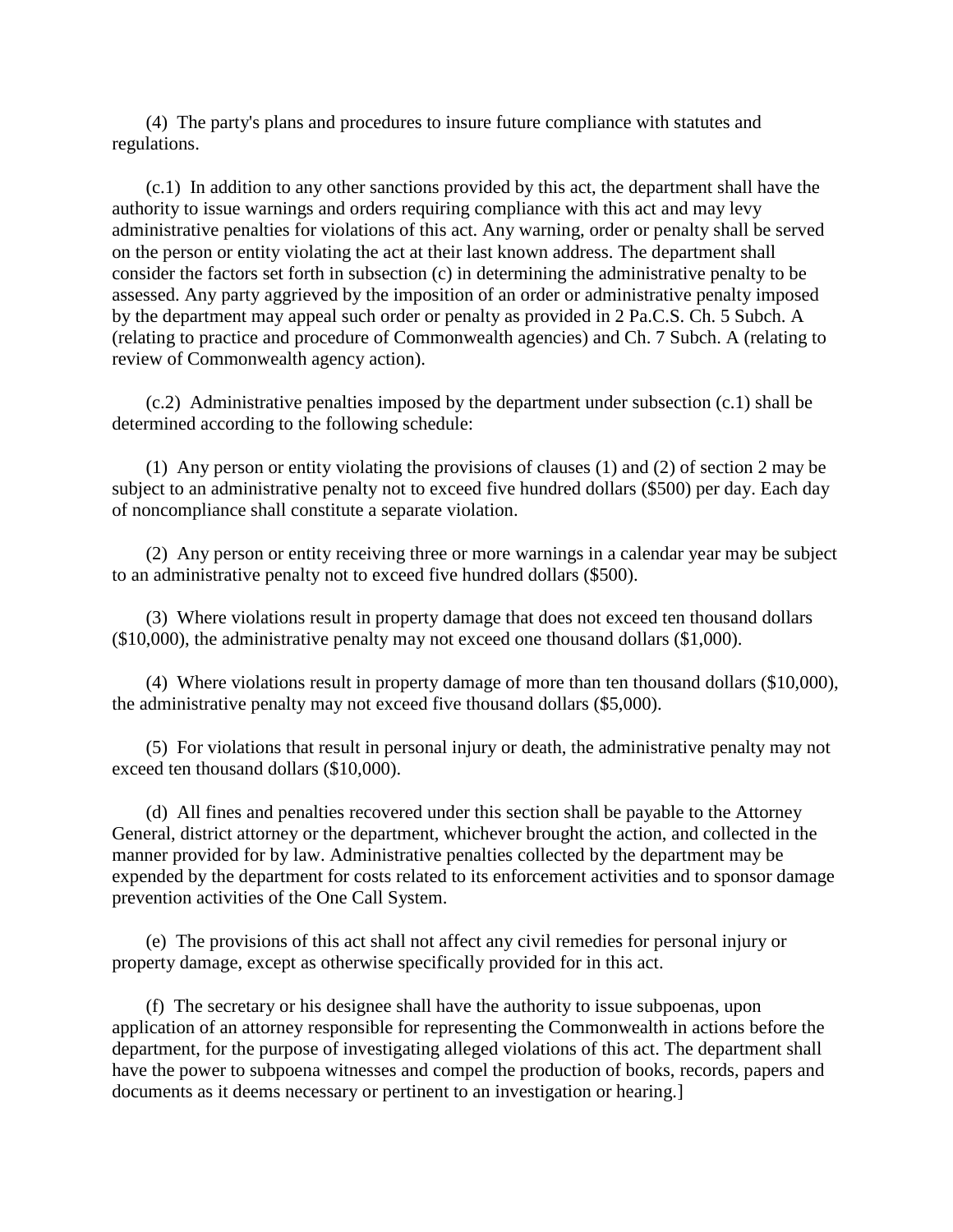Section 5. The act is amended by adding sections to read:

**Section 7.8. (a) A damage prevention committee shall be established as follows:**

**(1) The committee shall consist of the following members, appointed by the commission:**

**(i) The chairman or his designee from the commission's professional staff.**

**(ii) The Secretary of Transportation or the secretary's designee.**

**(iii) The president of the One Call System or his designee from the One Call System professional staff.** 

**(iv) One representative from each of the following nonmunicipally owned or affiliated facility owner industries: electric, natural gas or petroleum pipelines, telephone, water or wastewater and cable television, nominated by facility owners or affiliated organizations.** 

**(v) Three representatives of excavators, nominated by excavators or affiliated organizations.**

**(vi) One representative of municipal governments, nominated by municipal governments or affiliated organizations.** 

**(vii) One representative of municipal authorities, nominated by municipal authorities or affiliated organizations.** 

**(2) A person appointed to the committee must have expertise within the operation of this act.** 

**(3) A nomination under clause (1)(iv), (v), (vi) and (vii) shall be forwarded to the secretary of the commission. The executive director of the commission shall provide recommended candidates to the commission for approval.** 

**(4) Except for an unexpired term or for committee members under clause (1)(i) and (iii), the following shall apply:** 

**(i) An appointment to the committee shall begin January 1.**

**(ii) Except for initial terms under clause (5), a committee member's term shall be for a term of three years.** 

**(5) The initial term of committee members shall be as follows:**

**(i) Two representatives of facility owners shall serve three years, one representative shall serve two years and two representatives shall serve one year.**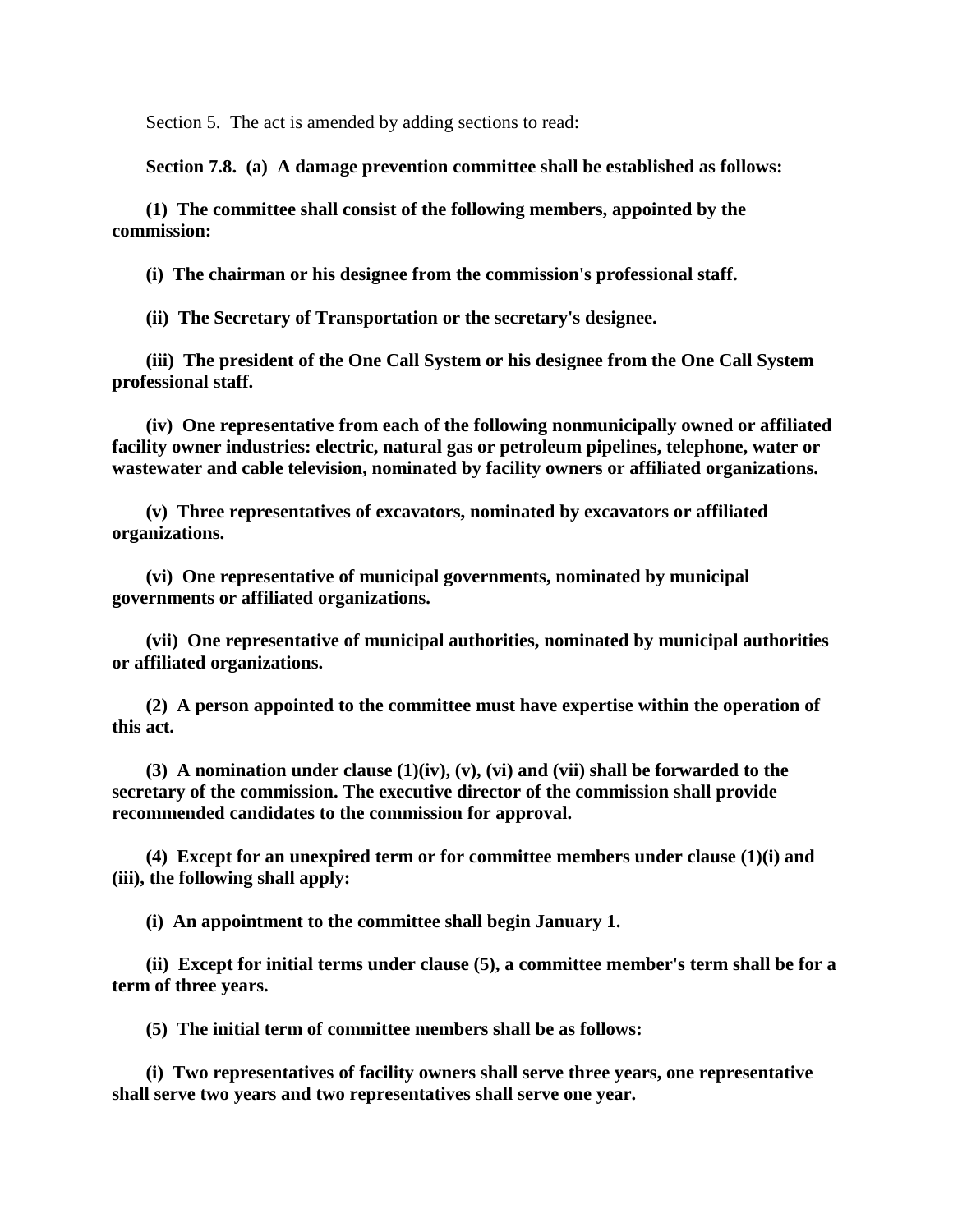**(ii) One representative of excavators shall serve three years, one representative shall serve two years and one representative shall serve one year.** 

**(iii) The representative of municipal governments shall serve two years.**

**(iv) The representative of municipal authorities shall serve three years.**

**(6) The commission member shall serve as the chairman of the committee and shall be a nonvoting member, except if the chairman's vote is necessary to break a tie. The chairman's attendance shall not be counted to establish a quorum.** 

**(7) At least seven members of the committee who are present shall constitute a quorum for the transaction of business. A simple majority vote of the committee members present at a meeting shall be deemed to be the position of the committee.** 

**(b) The committee shall meet regularly to carry out the following purposes:**

**(1) Review a report of an alleged violation of this act and damage prevention investigator findings and recommendations.** 

**(2) Issue a warning letter to a person as deemed appropriate by the committee or as recommended by the damage prevention investigator.** 

**(3) Issue an informal determination that imposes an administrative penalty.**

**(4) Require a person to attend a damage prevention educational program.**

**(5) Issue an informal determination that modifies or dismisses a recommendation of committee staff.** 

**(c) The following shall apply to alleged violations:**

**(1) A person determined, in a report issued by a damage prevention investigator, to have committed an alleged violation shall do one of the following:** 

**(i) Provide a written acknowledgment of the findings and administrative penalty contained in the report issued by the damage prevention investigator to the committee.** 

**(ii) Appear before the commission to present its position.**

**(2) A person who is subject to an informal determination of the committee may accept or reject the result. If an informal determination is rejected, the matter shall be returned to the damage prevention investigator for further action, if appropriate, including referring the matter to the commission prosecutor staff for the purpose of issuing a formal complaint.**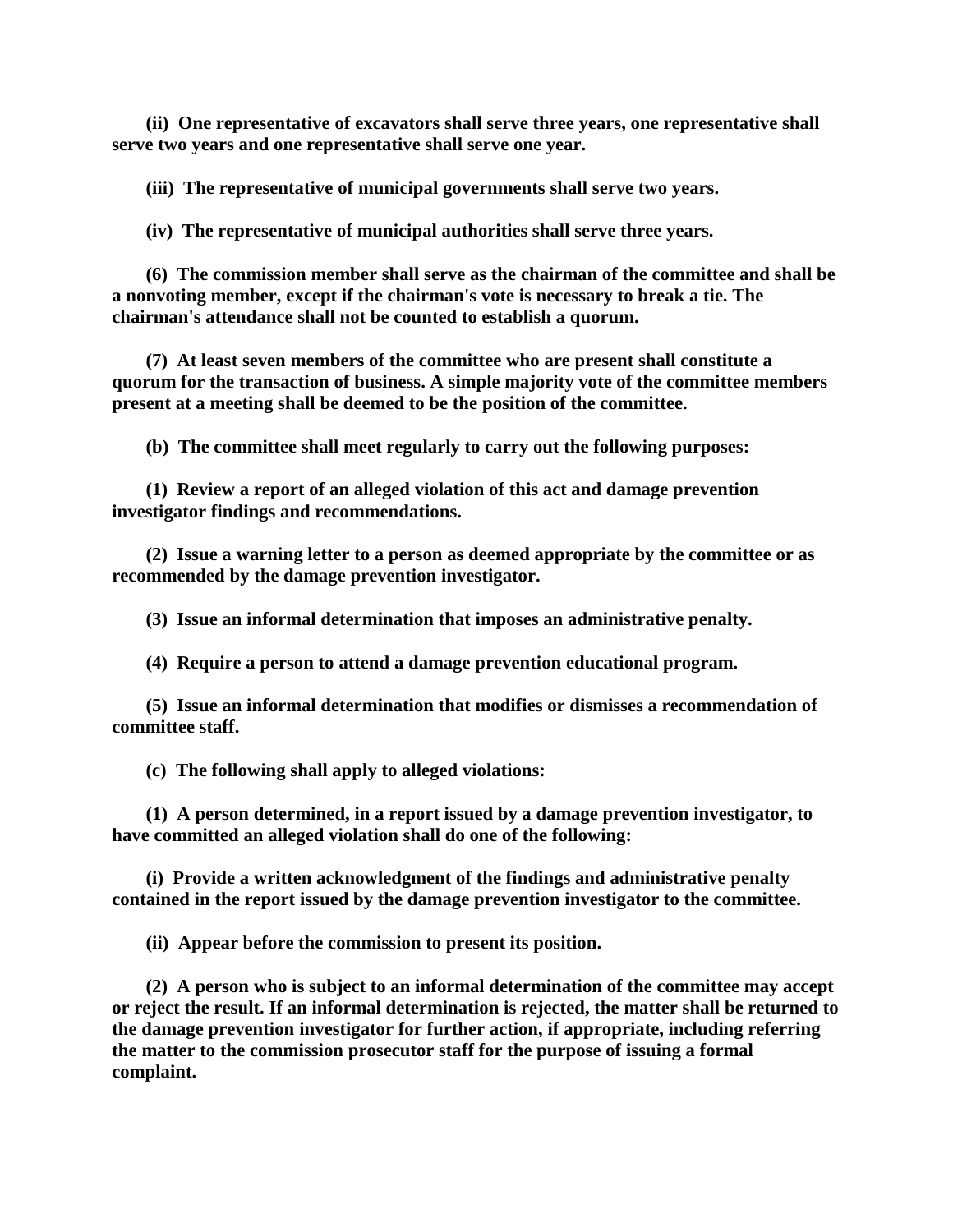**(d) Except for alleged violations involving injury or death, the provisions of subsection (c) may be applied in advance or instead of filing a formal complaint against a person determined, in a report issued by a damage prevention investigator, to have committed an alleged violation. An informal determination of the committee shall be binding on the commission unless the person rejects the informal determination.** 

**(e) The committee shall have the following additional duties:**

**(1) Upon the request of the commission, the committee shall hold a special meeting to advise the commission on a matter related to damage prevention for underground facilities under this act.** 

**(2) As soon as practicable after establishment, the committee, with input from the One Call System, shall develop and implement bylaws. The bylaws shall:** 

**(i) Establish a schedule for the frequency of regular meetings.**

**(ii) Delineate the committee's practice and procedure concerning the performance of duties assigned under this act and commission orders and regulations.** 

**(iii) Be approved by the commission.**

**(3) Submit an annual report containing relevant damage prevention data to the commission, the Committee on Consumer Protection and Professional Licensure of the Senate and the Committee on Consumer Affairs of the House of Representatives.** 

**(f) Except for willful misconduct, members of the committee shall be immune, individually and jointly, from civil liability for an act or omission done or made in performance of the members' duties while serving as members of the committee.** 

**(g) The commission shall have the following powers to carry out the purposes of this act:**

**(1) To employ individuals.**

**(2) To issue orders.**

**(3) To promulgate regulations. If the commission promulgates regulations that limit reporting to a specific type of incident, including contact with a line, damage to a line or line coating, personal injury, third-party damage and failure to comply with this act, the commission may consider the resources available for enforcement and other factors.** 

**(4) For one year following the effective date of this section, to promulgate temporary regulations. Regulations under this clause shall:** 

**(i) Expire no later than two years following the effective date of this section.**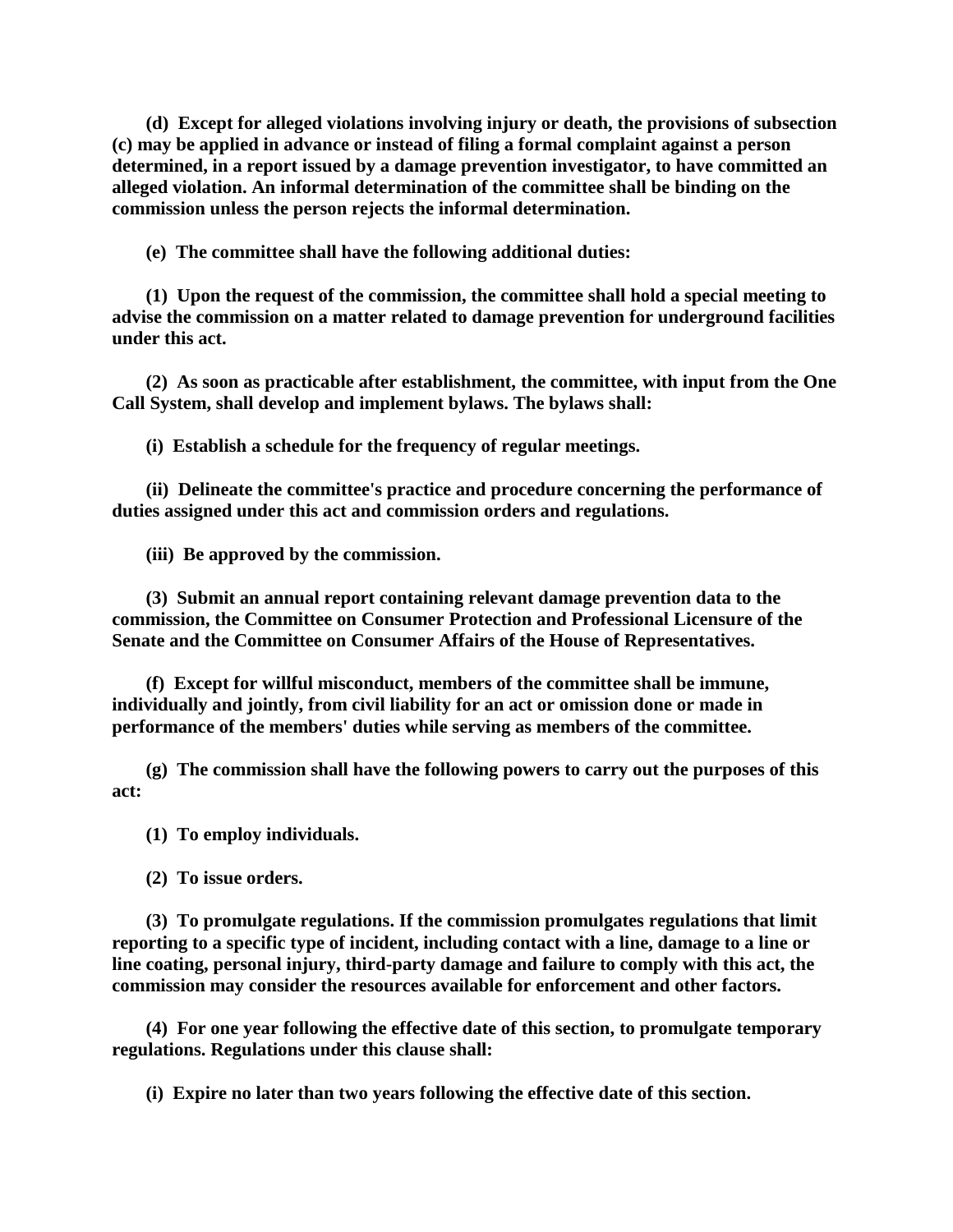**(ii) Be exempt from all of the following:**

**(A) Sections 201, 202 and 203 of the act of July 31, 1968 (P.L.769, No.240), referred to as the Commonwealth Documents Law.** 

**(B) The act of June 25, 1982 (P.L.633, No.181), known as the Regulatory Review Act.**

**Section 7.9. (a) Program costs for commission enforcement of this act shall be included in the commission's proposed budget and shall be subject to the review and approval of the Governor and the General Assembly as described under 66 Pa.C.S. § 510(a) (relating to assessment for regulatory expenses upon public utilities). The assessment of the commission's program costs for commission enforcement of this act shall not include Federal and State funds provided for the enforcement of this act and shall be allocated in the following manner:** 

**(1) Eighty percent of the program costs shall be included within the amount assessed to public utilities under 66 Pa.C.S. § 510.** 

**(2) Twenty percent of the program costs shall be assessed as a fee upon the One Call System, with the fee to be paid to the commission. The One Call System's board of directors shall determine the manner in which the fee may be recovered from facility owners, excavators, designers and other involved persons, provided that the One Call System's board of directors' manner of recovery may not include facility owners that are public utilities.** 

**(b) (Reserved).**

**Section 7.10. (a) The commission may issue a warning and order requiring compliance with this act and may levy an administrative penalty for a violation of this act. A warning, order or penalty shall be served on the person or entity violating this act at the person's last known address. A party aggrieved by the imposition of an order or administrative penalty imposed by the commission may appeal the order or penalty as provided under 2 Pa.C.S. Chs. 5 Subch. A (relating to practice and procedure of Commonwealth agencies) and 7 Subch. A (relating to judicial review of Commonwealth agency action).** 

**(b) The following shall apply:**

**(1) A person or entity violating this act may be subject to:**

**(i) an administrative penalty of not more than two thousand five hundred dollars (\$2,500) per violation; or** 

**(ii) if the violation results in injury, death or property damage of twenty-five thousand dollars (\$25,000) or more, an administrative penalty of not more than fifty thousand dollars (\$50,000).**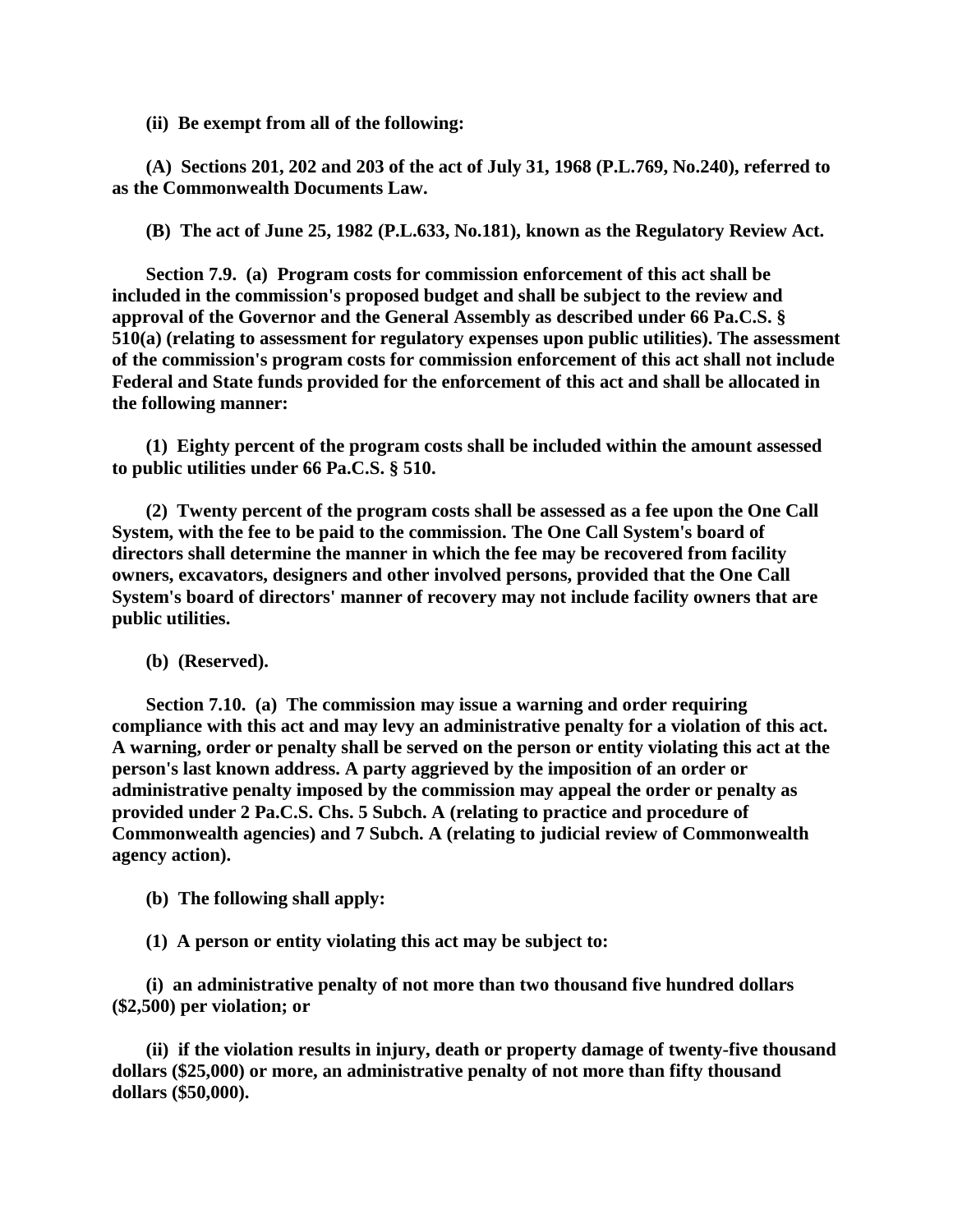**(2) The commission and committee shall consider the following factors in determining the administrative penalty to be assessed:** 

**(i) The history of the party's compliance with the act prior to the date of the violation.**

**(ii) The amount of injury or property damage caused by the party's noncompliance.**

**(iii) The degree of threat to the public safety and inconvenience caused by the party's noncompliance.** 

**(iv) The party's proposed modification to internal practices and procedures to ensure future compliance with statutes and regulations.** 

**(v) The degree of the party's culpability.**

**(vi) Other factors as may be appropriate considering the facts and circumstances of the incident.** 

**(c) An administrative penalty recovered under this section shall be payable to the commission and collected in the manner provided for by law.** 

**(d) This act shall not affect a civil remedy for personal injury or property damage, except as provided for under this act.** 

**(e) The commission may issue a subpoena, on application of an attorney responsible for representing the Commonwealth in actions before the commission, for the purpose of investigating an alleged violation of this act. The commission shall have the power to subpoena witnesses and compel the production of books, records, papers and documents.** 

**(f) No provision of this act shall be construed or interpreted to do any of the following:**

**(1) Affect the ability of a district attorney or the Attorney General to investigate or file a claim for the same conduct.** 

**(2) Deprive a governmental agency, including a law enforcement agency, the Auditor General and a district attorney, of any jurisdictional power or duty.** 

**(g) A facility owner may petition a court of competent jurisdiction to enjoin excavation or demolition work conducted in violation of this act. Local law enforcement or emergency management personnel may, in the interest of public safety, order an excavator on a work site to stop further excavation if the excavation is being conducted in violation of this act.** 

Section 6. Section 8 of the act is amended to read:

Section 8. The One Call System shall have the authority to design, establish and administer a voluntary payment dispute resolution process which may be used by excavators, facility